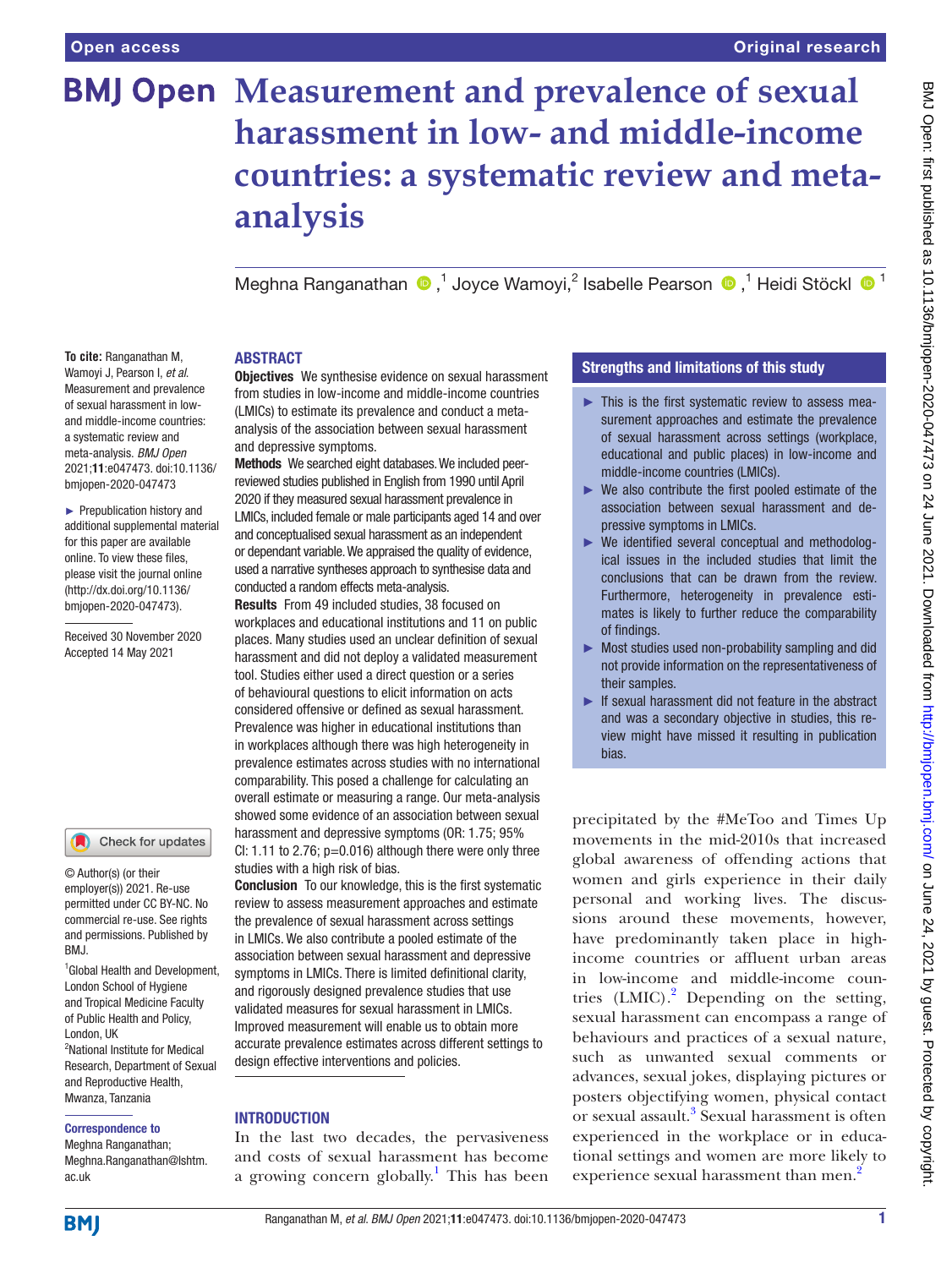The WHO defines sexual harassment as 'any unwelcome sexual advance, unwelcome request for sexual favour, verbal or physical conduct or gesture of a sexual nature, or any other behaviour of a sexual nature that might reasonably be expected or be perceived to cause offence, humiliation or intimidation to the person'.[4](#page-12-3) Furthermore, institutions like the International Labour Organisation (ILO) have used a similar definition with an explicit mention of the workplace and two additional categories: 'quid pro quo' or 'hostile working environment'. Quid pro quo sexual harassment is when a worker is asked for a sexual favour and submitting to or rejecting that request is used to decide about that worker's employment. Hostile working environment harassment covers conduct that creates an intimidating, hostile or humili-ating working environment.<sup>[5](#page-12-4)</sup> Sexual harassment may be perpetrated by different individuals, including teachers, colleagues, supervisors, subordinates and third parties.<sup>[3](#page-12-2)</sup> In line with the ILO definition, the hierarchical and gendered power relations within occupational or educational settings have naturalised a sexual contract in which some male colleagues or academics consider it a right to demand sex with female juniors or students in return for career progression or grades.<sup>[6](#page-12-5)</sup>

Some studies, primarily from high-income settings, have shown that those who report experiencing sexual harassment in the workplace typically report decreased job satisfaction,<sup>7</sup> psychological distress including anxiety, anger and depression, $^8$  as well as physical distress such as weight loss, fatigue and even symptoms of post-traumatic stress disorder.<sup>[9](#page-12-8)</sup> Economic hardship due to job loss can occur when victims quit their position or are fired as retaliation for reporting; this, alongside lost opportunities for career advancement are serious economic consequences of sexual harassment. Organisations in which harassment is prevalent suffer from absenteeism, increased staff turnover, lower job performance and productivity, increased legal fees and negative public image.<sup>[10](#page-12-9)</sup> Sexual harassment on university campuses has been shown to be a factor impeding female participation and satisfaction with their studies.<sup>[6](#page-12-5)</sup> A recent systematic review from studies from the USA showed that exposure to sexual harassment in higher education leads to physical and psychological consequences for individuals, such as irritation, anger, depression, stress, discomfort, feelings of powerlessness and degradation, $\frac{11}{11}$  $\frac{11}{11}$  $\frac{11}{11}$  physical pain, $\frac{12}{12}$  unwanted pregnancies and sexually transmitted diseases<sup>13</sup> and increased alcohol use.[14](#page-12-13)

Historically, research on sexual harassment focused on the workplace in high-income countries, like the USA.[15 16](#page-12-14) For instance, the US National Health and Social Life Survey (1992) showed that 41% of women and 32% of men experienced workplace sexual harassment.<sup>2 17</sup> Likewise, a recent meta-analysis of workplace sexual harassment in the USA revealed that 58% of women had been affected.<sup>[2 15](#page-12-1)</sup> The measurement tools for estimating the prevalence of sexual harassment have been primarily developed and tested in high-income countries—with

uncertain relevance for women in the Global South. $16$ Relatedly, the ILO and the WHO measurement tools to measure abuses globally are applicable only for specific spheres of life, for example, work or education.<sup>18</sup> There is less research on the prevalence of sexual harassment in LMICs and across different spheres of lives. The limited research has shown important differences across countries in prevalence rates. For example, a survey of the general population in China found that 12.5% of all women had experienced past year sexual harassment. $2^{19}$  In contrast, a higher prevalence (47%) of workplace sexual harassment was found among women faculty and staff, in a study of college employees in Ethiopia.<sup>2 9</sup> These differences likely reflect cultural differences in the frequency of harassment. But they can also reflect differences in the labelling of specific behaviours as harassment. This is especially likely when studies do not ask specific questions about types of behaviour that may constitute sexual harassment.<sup>2</sup>

Furthermore, it is difficult to make direct comparisons in prevalence rates across countries because of methodological differences between studies<sup>2</sup> in, for example, the way that sexual harassment is defined, the way that samples are collected (eg, convenience vs representative samples), the type of workplace setting and the wording and grouping of survey questions. $\frac{11}{15}$  The consequence of these challenges is that prevalence measures for sexual harassment may vary widely. In order to estimate the true percentage of women experiencing sexual harassment in different settings and countries across the Global South, there is a need to systematically synthesise the current published evidence, comparing across contexts with a view to providing insights to improve measurement practices for future studies. To date, no study has systematically reviewed prevalence estimates in peer-reviewed research on sexual harassment across different settings (workplace, education and public spaces) in LMICs. The purpose of this study is to address this gap through the review and synthesis of prevalence studies on sexual harassment published from January 1990 to April 2020 to highlight evidence gaps for measurement studies.

#### **METHODS**

#### Search strategy and selection criteria

Our systematic review protocol was registered on the PROSPERO international prospective register of systematic reviews, with the record number CRD42020176881. We searched key public health, health sciences and health economics databases—Medline, Embase, Global Health, Psycinfo, EconLit, Scopus, Web of Science and Social Policy and Practice on 14 April 2020. Search terms were the names of all countries in low and middle income settings and the term 'sexual harassment' in any abstract or title published in English on or after 1 January 1990. We also screened the reference lists of included papers. Our detailed search strategy is included as [online supple](https://dx.doi.org/10.1136/bmjopen-2020-047473)[mental appendix 1.](https://dx.doi.org/10.1136/bmjopen-2020-047473)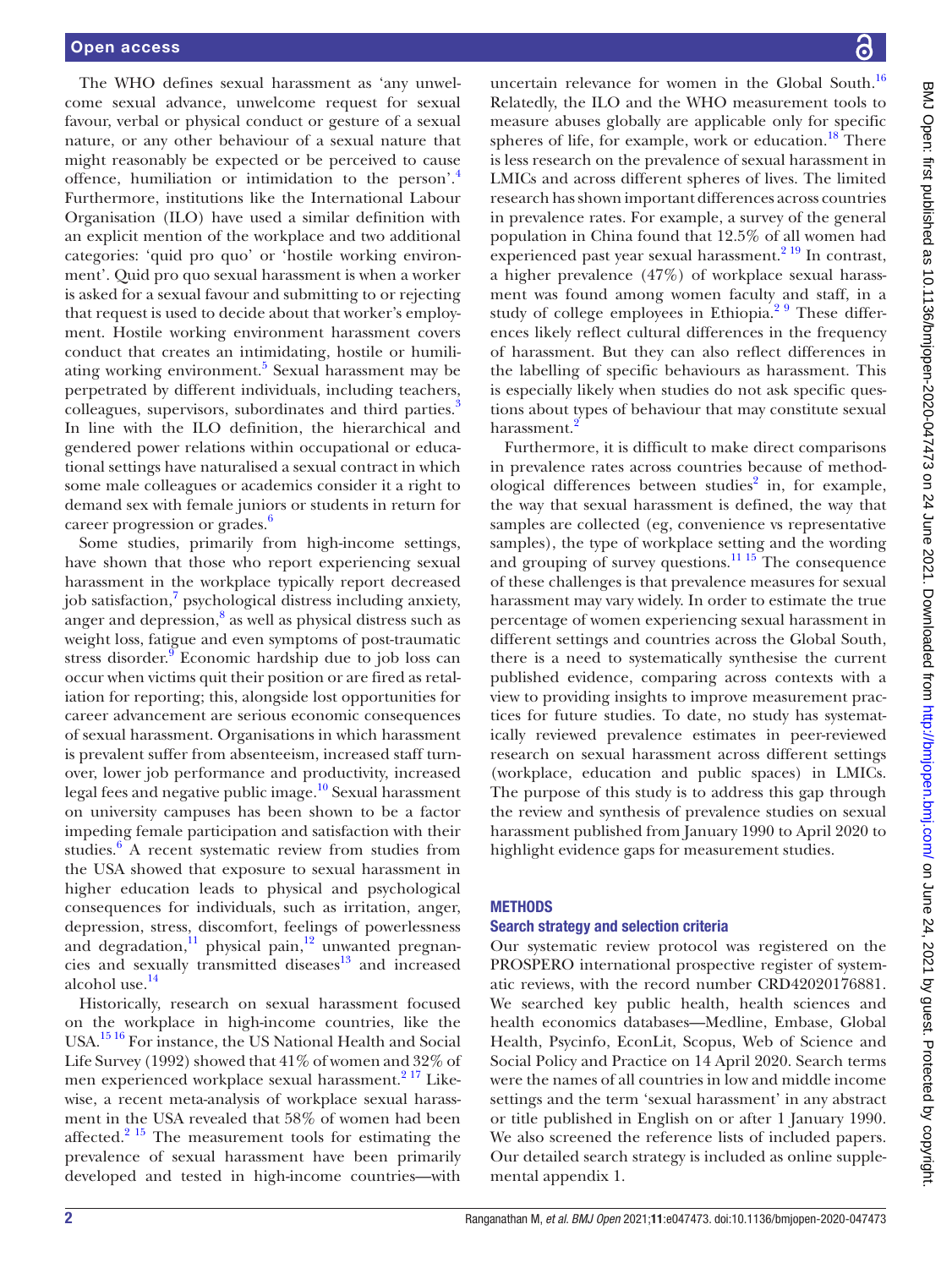Studies were eligible for inclusion if they: (1) were published in English, (2) were conducted in LMICs (as defined by World Bank country classifications)<sup>20</sup> at any point from 1 January 1990 to April 2020; (3) measured the prevalence of sexual harassment in peer-reviewed studies based on either a cross-sectional survey, case–control study or cohort study; (4) included female or male participants aged 14 and over and (5) conceptualised sexual harassment as an independent or dependant variable. Studies were excluded if they were: (1) non-English studies, (2) conducted in high-income countries, (3) case studies, legal/policy frameworks, theoretical pieces, qualitative studies, conference abstracts, dissertation abstracts, theses, and book chapters or (4) studies focused on groups such as those in military services, in war zones, or in refugee camps as these were population groups and situations with a higher prevalence of sexual harassment owing to their unique situation. We also excluded five studies that did not include a measure of sexual harassment or did not include the prevalence estimate despite a mention in the abstract. $21-25$ 

#### Data screening, extraction and quality appraisal

The first author (MR) and last author (HS) initially screened records by title and abstract according to the inclusion and exclusion criteria. Full-text articles were then reviewed by one reviewer (MR) for eligibility and then double-checked by a second reviewer (HS). Disagreements about inclusion of articles were discussed by MR and HS until consensus was reached on articles to include. For instance, during the full-text screening,

we excluded studies on healthcare professionals (eg, nurses and doctors) as this population was well studied with two meta-analyses focused exclusively on this group in China<sup>[26 27](#page-13-2)</sup> and one on nurses globally.<sup>28</sup>The final set of included full-text articles was formally appraised by two reviewers (MR and HS). Data from full-text sources were extracted using the following headings: first author and year; country; study setting; description of study sample; study design and sample number; information provided on sexual harassment–study definition, measurement approach, reporting period, prevalence estimates, frequency of acts and main perpetrator; outcomes (eg, sleep disorders or mental health effects, if measured), outcome direction and nature of effect. The study selection process, including the number of study abstracts and full-texts screened with reasons for exclusion, is depicted in the Preferred Reporting Items for Systematic Reviews and Meta-Analyses (PRISMA) flowchart as [figure](#page-2-0) 1.

Using criteria adapted from Hoy *et*  $a^{29}$  $a^{29}$  $a^{29}$  the Joanna Briggs Institute checklist<sup>29</sup> and our own study criteria, two reviewers appraised the quality of included studies. The completed quality appraisal table (please see [online](https://dx.doi.org/10.1136/bmjopen-2020-047473)  [supplemental appendix 1\)](https://dx.doi.org/10.1136/bmjopen-2020-047473) includes nine questions about study quality: whether studies answered our research question, sampling strategy, participation rates and any bias in the measurement of prevalence of sexual harassment and reported results. Papers received a grade of either 0 (low) or 1 (high) for each question, giving a maximum total score of 9. Studies with a total score 0–3 were considered low quality, 4–6 were of moderate quality and 7–9 were of high quality. No studies were included



<span id="page-2-0"></span>Figure 1 PRISMA flowchart for study selection. LMICs, low-income and middle-income countries; PRISMA, Preferred Reporting Items for Systematic Reviews and Meta-Analyses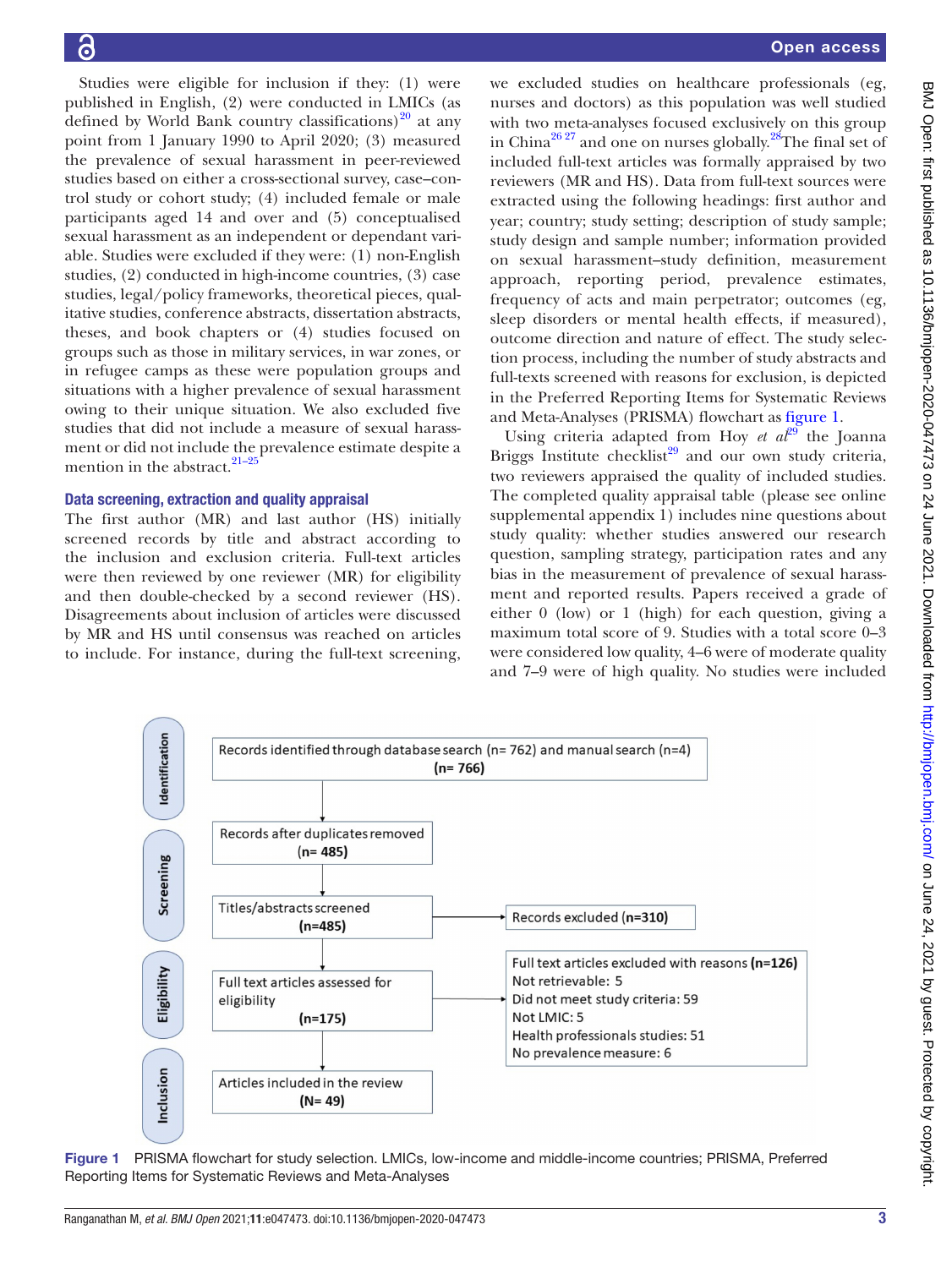or excluded from the review based on their quality score. We have followed PRISMA guidelines for this review and include the completed 2020 checklist (please see [online](https://dx.doi.org/10.1136/bmjopen-2020-047473) [supplemental appendix 1](https://dx.doi.org/10.1136/bmjopen-2020-047473)).

#### Data analysis

We used a narrative synthesis textual approach to synthesise data as our study was focused on resolving questions for measuring the prevalence of sexual harassment and not the effectiveness of an intervention. $30$  We grouped studies around measures used to report prevalence estimates of sexual harassment and assessed this across different studies. We also compared the findings with our conceptual understandings of sexual harassment to interpret the findings. We presented the results after assessing the methodological quality of the included studies, and critically reflected on the strengths and weaknesses of the approaches used, including limitations such as evidence gaps, quality of the evidence and biases in the review process.

Given the high heterogeneity across studies, we conducted a meta-analysis of only three studies that presented ORs for exposure to sexual harassment on the outcome of poor mental health, namely depressive symptoms. We focused on depressive symptoms, as from all the studies that measured symptoms of poor mental health, only three studies were similar in their study definition, had extractable information and showed associations with symptoms of depression. A random-effects meta-analysis was conducted to provide a pooled OR and 95% CI using Stata V.15, specifically the 'metan' command. This pooled OR was calculated based on the results of three studies; $9\frac{31\,32}{1}$  which, in total, provided three ORs for the risk of depression among sexually harassed women. We used a random-effects model due to the perceived variability in populations and methods used in the included studies.

#### **RESULTS**

The study selection process is presented in [figure](#page-2-0) 1. Our literature searches returned 485 unique records, of which 310 were excluded after screening titles and abstracts. Full-text copies of the remaining 175 references that met the inclusion criteria were retrieved. After further screening, 49 papers were retained for inclusion. Of the 49 papers, 48 were identified from searches of electronic databases and one from a citation search.

#### Description of included studies

[Table](#page-4-0) 1 provides a summary of the characteristics of all included studies. Except for two studies published between 2000 and 2020; a majority (n=35) of the studies were published after 2010. In terms of geographic spread, most studies were either from Asia (n=26) and sub-Saharan Africa (SSA) (n=22) with only three studies from Latin America and four from the Middle East and North Africa region. Studies (77.5%, n=38) were primarily

focused on either a workplace or educational setting, with only 11 studies focused on public spaces, such as public transport, streets or the community. Among educational settings, most were higher educational institutions with four studies $33-36$  focused on adolescents at secondary schools. All, but two studies were observational with crosssectional surveys; only two studies had a longitudinal design.<sup>37</sup> 38 Most studies (n=41) focused on surveys representative of the population in specific settings; samples of males and females working in universities, in public sector jobs or male and female students at schools or universities. Seven studies focused on special populations with increased vulnerabilities based on their occupation or life situation, for instance, female bar workers, $31$  frontline hotel employees, $37$  homeless individuals, $39$  female migrant workers in garment factories, $40$  female domestic workers $40$  or clergy members. $41$  Most studies had small sample sizes with less than 500 participants (n=28), some were medium size samples of 500–5000 (n=18) and a handful of studies with sample sizes above 5000 (n=3). Only four studies were nationally representative.<sup>19 36 42 43</sup>

#### Definition of sexual harassment

Despite an intention to measure sexual harassment, 35% (n=17) of identified articles had no listed definition of sexual harassment. This rendered their conceptualisation of sexual harassment as unclear. For studies that defined sexual harassment, these varied from a two-part objective (the identification of the activity) and subjective (the person's perception) definition of sexual harassment, to a 'lay' definition of sexual harassment that included types or classes of behaviour; 'unwanted sexual related behaviour' or 'unwelcome conduct of a sexual nature' or 'intimidating verbal or physical sexual advances'. These studies sought to find out behaviours that constitute harassment, and those that do not.<sup>16</sup> Despite not having an explicit definition of sexual harassment, one study Tripathi *et al*, 2016 acknowledged that a range of acts ranging in severity can come under its purview, for example, from passing comments about a girl among a group of friends to sexual assault and that there are subjective perceptions of whether the actions are sexual harassment or not, espe-cially where no physical contact is involved.<sup>[5](#page-12-4)</sup>

Eight studies in this review drew on the definition by Fitzgerald *et*  $al^{16}$  $al^{16}$  $al^{16}$  that assumes classes of behaviours that constitute sexual harassment. This definition was initially conceptualised for the workplace but is applicable to other settings. It is composed of three related but conceptually distinct dimensions, gender harassment, unwanted sexual attention and sexual coercion.

Gender harassment is considered as the most common type of sexual harassment. It consists of insulting verbal and nonverbal behaviours conveying derogatory, hostile, or degrading attitude towards women based on their gender; unwanted sexual attention consists of verbal and nonverbal behaviours that are offensive, unwanted, and unreciprocated; sexual coercion entails sexual advances and makes the conditions of employment (or education,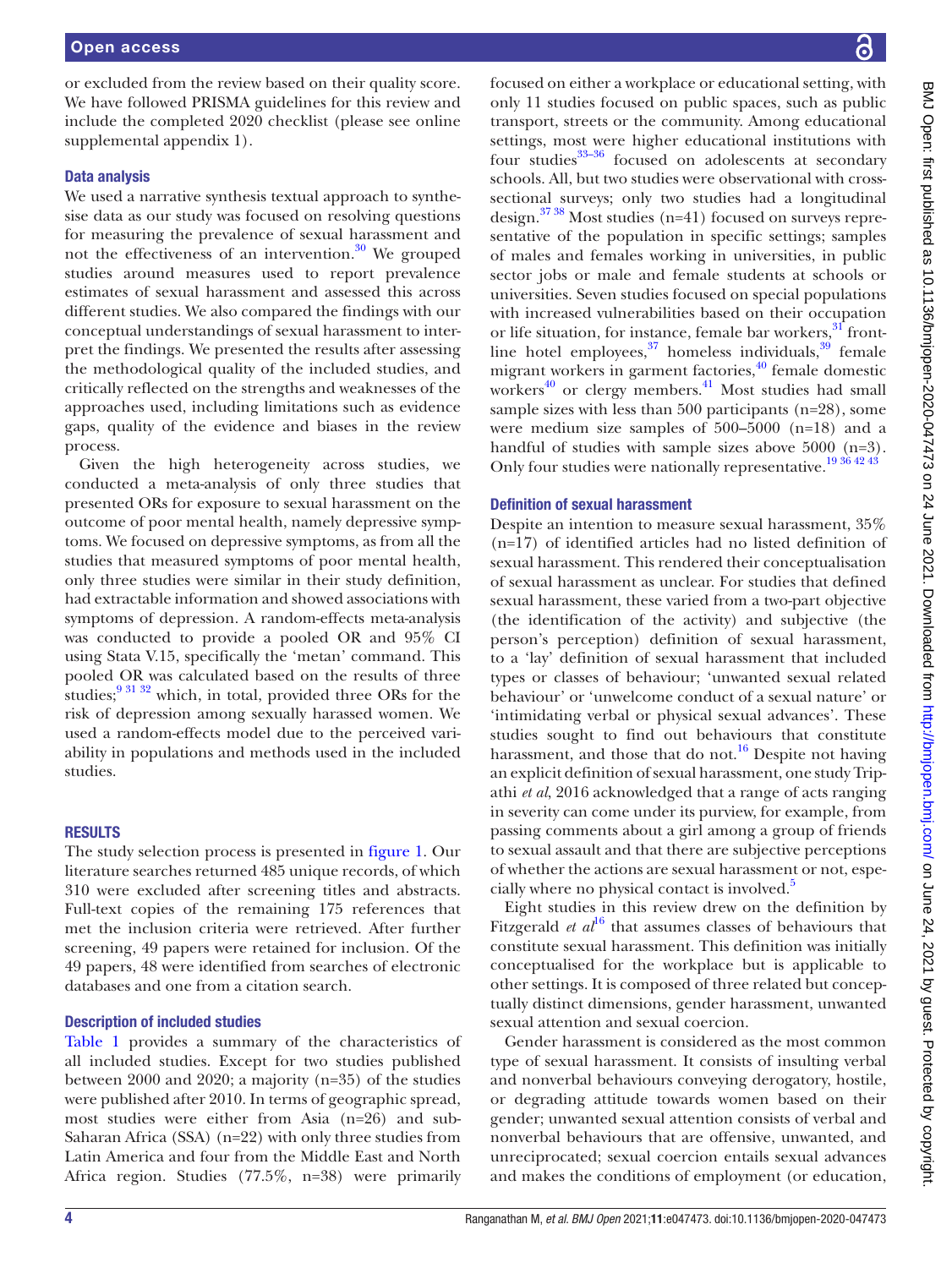<span id="page-4-0"></span>

| Table 1                                              |                                                    |                                         |                |                        |                                                |                       |                 |                                  |                                                   |                                          |                      |                            |                                     |
|------------------------------------------------------|----------------------------------------------------|-----------------------------------------|----------------|------------------------|------------------------------------------------|-----------------------|-----------------|----------------------------------|---------------------------------------------------|------------------------------------------|----------------------|----------------------------|-------------------------------------|
|                                                      | Summary characteristics of included studies (n=49) |                                         |                |                        |                                                |                       |                 |                                  |                                                   |                                          |                      |                            |                                     |
| Reference                                            | Study setting                                      |                                         | Sample         |                        | Sample size                                    | definition<br>운       |                 | Measurement approach             |                                                   | <b>Scales</b>                            | disaggregated<br>Sex | Perpetrator<br>information | experience<br>Frequency<br>of acts/ |
|                                                      | Educational<br>Workplace                           | Community/<br>other<br>Public<br>places | General        | populations<br>Special | More<br>than<br>500<br>Less<br>$\frac{50}{50}$ | Included              | Direct<br>query | behaviours<br>or acts<br>List of | physical, non-<br>verbal, verbal<br>Categories of | Validated validated Yes<br>$\frac{1}{2}$ |                      | Included                   | Included                            |
| Luo, 1996 <sup>44</sup>                              | $\pmb{\times}$                                     |                                         | $\pmb{\times}$ |                        | $\times$                                       | $\pmb{\times}$        | $\pmb{\times}$  |                                  |                                                   | $\pmb{\times}$                           | $\times$             | $\times$                   |                                     |
| Tang et al, 1996 <sup>50</sup>                       | $\times$                                           |                                         | $\times$       |                        | $\times$                                       |                       |                 | $\times$                         |                                                   | $\times$                                 | $\times$             | $\times$                   |                                     |
| Mayekiso and Bhana,<br>1997 <sup>51</sup>            | $\pmb{\times}$                                     |                                         | $\pmb{\times}$ |                        | $\pmb{\times}$                                 | $\times$              |                 | $\times$                         |                                                   | $\pmb{\times}$                           | $\times$             | $\times$                   |                                     |
| Shumba et al, 2010 <sup>52</sup>                     | $\times$                                           |                                         | $\times$       |                        | $\times$                                       | $\times$              |                 | $\times$                         |                                                   | $\times$                                 | $\times$             | $\times$                   |                                     |
| Fineran et al, 2003 <sup>35</sup>                    | $\pmb{\times}$                                     |                                         | $\pmb{\times}$ |                        | $\times$                                       | $\pmb{\times}$        |                 | $\times$                         |                                                   | $\times$                                 | $\pmb{\times}$       | $\times$                   | $\pmb{\times}$                      |
| Fawole et al, 2005 <sup>38</sup>                     | $\times$                                           |                                         |                | $\times$               | $\times$                                       | $\times$              |                 | $\times$                         |                                                   | $\times$                                 |                      | $\times$                   |                                     |
| Obozokhai, 2005 <sup>53</sup>                        |                                                    | $\times$                                | $\times$       |                        | $\times$                                       | $\boldsymbol{\times}$ |                 | $\times$                         |                                                   | $\times$                                 | $\times$             |                            |                                     |
| Parish et al, 2006 <sup>19</sup>                     |                                                    | $\times$                                | $\times$       |                        | $\times$                                       |                       |                 |                                  | $\times$                                          | $\times$                                 | $\times$             | $\times$                   |                                     |
| Puri and Cleland,<br>2007 <sup>40</sup>              | $\pmb{\times}$                                     |                                         |                | $\pmb{\times}$         | $\pmb{\times}$                                 |                       |                 | $\pmb{\times}$                   |                                                   | $\pmb{\times}$                           |                      | $\pmb{\times}$             | $\pmb{\times}$                      |
| Merkin 2008                                          | $\times$                                           |                                         | $\times$       |                        | $\times$                                       | $\times$              | $\times$        |                                  |                                                   | $\times$                                 |                      | $\times$                   | $\times$                            |
| Marsh et al, 2009 <sup>9</sup>                       | $\times$                                           |                                         | $\times$       |                        | $\times$                                       | $\times$              | $\pmb{\times}$  | $\times$                         |                                                   | $\boldsymbol{\times}$                    |                      |                            |                                     |
| Cerqueira, 2009 <sup>80</sup><br>De Souza and        | $\times$                                           |                                         |                | $\boldsymbol{\times}$  | $\times$                                       | $\times$              |                 | $\times$                         |                                                   | $\times$                                 |                      |                            | $\times$                            |
| Owoaje and Olusola-<br>Taiwo, 2009 <sup>54</sup>     | $\pmb{\times}$                                     |                                         | $\pmb{\times}$ |                        | $\times$                                       | $\pmb{\times}$        |                 | $\times$                         |                                                   | $\times$                                 |                      | $\times$                   |                                     |
| Koehlmoos e <i>t al</i> ,<br>2009 <sup>39</sup>      |                                                    | $\times$                                |                | $\times$               | $\times$                                       |                       |                 | $\times$                         |                                                   | $\times$                                 |                      | $\times$                   | $\times$                            |
| Premadasa e <i>t al</i> ,<br>2011 <sup>65</sup>      | $\pmb{\times}$                                     |                                         | $\pmb{\times}$ |                        | $\pmb{\times}$                                 | $\pmb{\times}$        |                 |                                  | $\pmb{\times}$                                    | $\times$                                 | $\times$             | $\times$                   |                                     |
| Owoaje et al, 2011 <sup>55</sup>                     | $\times$                                           |                                         | $\times$       |                        | $\times$                                       |                       |                 | $\times$                         |                                                   | $\times$                                 | $\times$             | $\times$                   | $\times$                            |
| Lahsaeizadeh and<br>Yousefinejad, 2012 <sup>81</sup> | $\pmb{\times}$                                     |                                         | $\pmb{\times}$ |                        | $\pmb{\times}$                                 | $\pmb{\times}$        |                 | $\times$                         |                                                   | $\times$                                 | $\pmb{\times}$       | $\times$                   | $\pmb{\times}$                      |
| Dhlomo et al, 2012 <sup>56</sup>                     | $\times$                                           |                                         | $\times$       |                        | $\times$                                       |                       |                 | $\times$                         |                                                   | $\times$                                 |                      |                            |                                     |
| Hutagalang and Ishak,<br>2012 <sup>66</sup>          | $\pmb{\times}$                                     |                                         | $\pmb{\times}$ |                        | $\pmb{\times}$                                 | $\pmb{\times}$        |                 |                                  | $\pmb{\times}$                                    | $\pmb{\times}$                           |                      |                            |                                     |
| Norman et al, 2012 <sup>57</sup>                     | $\times$                                           |                                         | $\times$       |                        | $\times$                                       | $\times$              |                 | $\times$                         |                                                   | $\times$                                 | $\times$             | $\times$                   | $\times$                            |
| Fernandes et al, 2012 <sup>32</sup>                  |                                                    | $\times$                                | $\pmb{\times}$ |                        | $\times$                                       |                       | $\pmb{\times}$  |                                  |                                                   | $\pmb{\times}$                           |                      |                            |                                     |
| Norman et al, 2013 <sup>41</sup>                     | $\times$                                           |                                         |                | $\times$               | $\times$                                       | $\times$              |                 | $\times$                         |                                                   | $\times$                                 | $\times$             | $\times$                   |                                     |
| de Puiseau and<br>Roessel, 2013 <sup>34</sup>        | $\times$                                           |                                         | $\times$       |                        | $\pmb{\times}$                                 | $\pmb{\times}$        | $\pmb{\times}$  |                                  |                                                   | $\pmb{\times}$                           | $\pmb{\times}$       |                            |                                     |
| Norman et al, 2013 <sup>58</sup>                     | $\times$                                           |                                         | $\times$       |                        | $\times$                                       |                       |                 | $\times$                         |                                                   | $\times$                                 | $\times$             | $\times$                   |                                     |
| Haile et al, 2013 <sup>82</sup>                      | $\pmb{\times}$                                     |                                         | $\times$       |                        | $\times$                                       |                       |                 |                                  |                                                   | $\times$                                 |                      |                            |                                     |
| Park et al, 2013 <sup>42</sup>                       | $\times$                                           |                                         | $\times$       |                        | $\times$                                       |                       | $\times$        |                                  |                                                   | $\times$                                 |                      |                            |                                     |
| Austrian and Muthengi,<br>2014 <sup>33</sup>         |                                                    | $\pmb{\times}$                          | $\pmb{\times}$ |                        | $\times$                                       |                       | $\pmb{\times}$  |                                  |                                                   | $\pmb{\times}$                           |                      | $\pmb{\times}$             |                                     |
|                                                      |                                                    |                                         |                |                        |                                                |                       |                 |                                  |                                                   |                                          |                      |                            | Continued                           |

## Open acce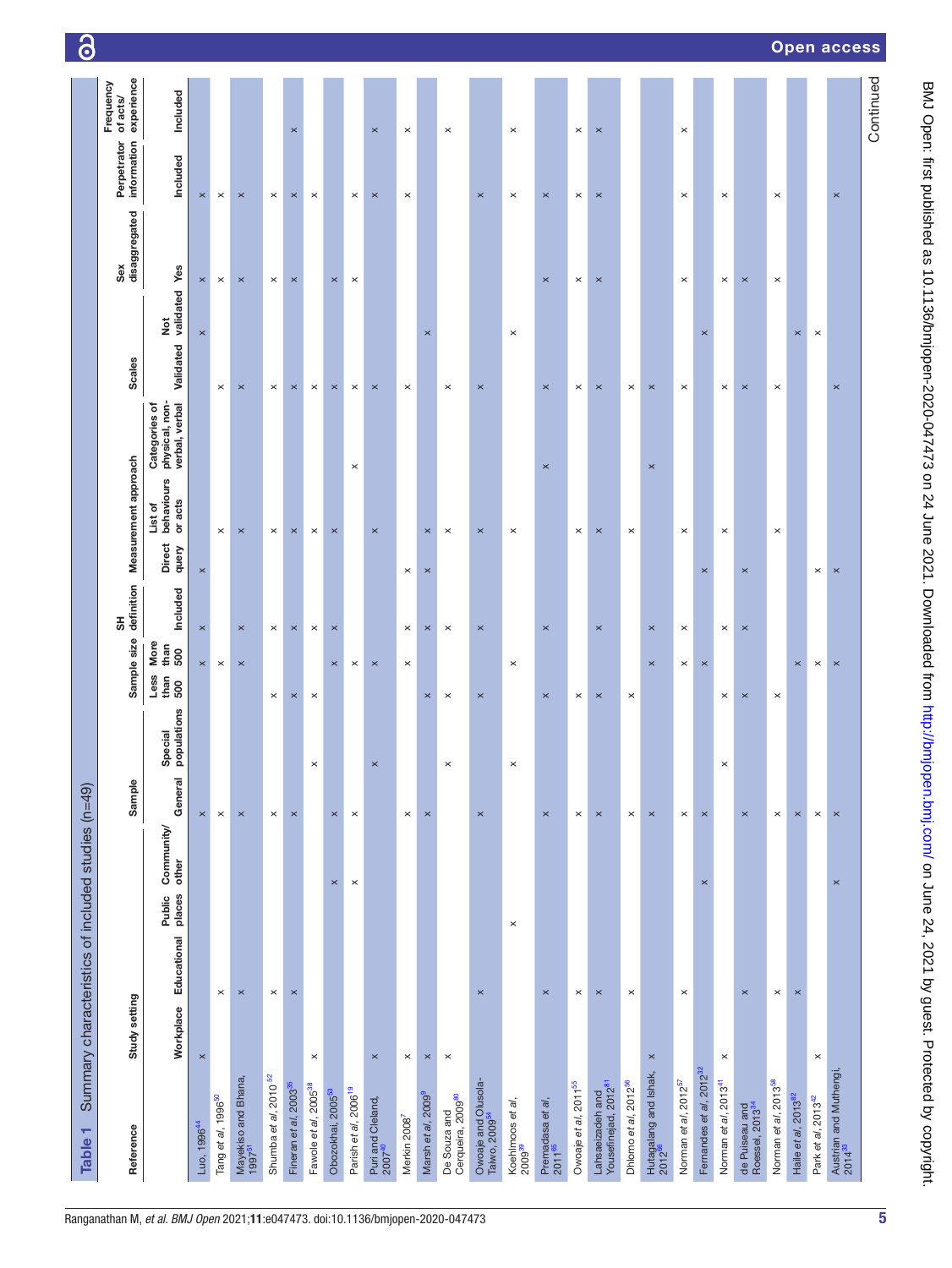| Open access |  |
|-------------|--|
|-------------|--|

| NO pen: first published as 10.1136/bmjopen-2020-047473 on 24 June 2021. Downloaded from http://bmjopen.p |
|----------------------------------------------------------------------------------------------------------|
|                                                                                                          |
|                                                                                                          |
|                                                                                                          |
|                                                                                                          |
|                                                                                                          |
|                                                                                                          |
|                                                                                                          |
|                                                                                                          |
|                                                                                                          |
|                                                                                                          |
|                                                                                                          |
|                                                                                                          |
|                                                                                                          |
|                                                                                                          |
|                                                                                                          |
|                                                                                                          |
|                                                                                                          |
|                                                                                                          |
|                                                                                                          |
|                                                                                                          |
|                                                                                                          |
|                                                                                                          |
|                                                                                                          |
|                                                                                                          |
|                                                                                                          |
|                                                                                                          |
|                                                                                                          |
|                                                                                                          |
|                                                                                                          |
|                                                                                                          |
|                                                                                                          |
|                                                                                                          |
|                                                                                                          |
| is<br>-<br>-<br>-                                                                                        |
|                                                                                                          |
| ו<br>ו                                                                                                   |
|                                                                                                          |
|                                                                                                          |
|                                                                                                          |
|                                                                                                          |
|                                                                                                          |
|                                                                                                          |
|                                                                                                          |
|                                                                                                          |
|                                                                                                          |
|                                                                                                          |

| Continued<br>Table 1                            |                       |                                               |                              |                        |                                            |                              |                        |                                  |                                                   |                            |                      |                            |                                     |
|-------------------------------------------------|-----------------------|-----------------------------------------------|------------------------------|------------------------|--------------------------------------------|------------------------------|------------------------|----------------------------------|---------------------------------------------------|----------------------------|----------------------|----------------------------|-------------------------------------|
| Reference                                       | Study setting         |                                               | $\pmb{\mathsf{c}}$<br>Sample |                        | Sample size                                | definition<br>$\overline{5}$ |                        | Measurement approach             |                                                   | <b>Scales</b>              | disaggregated<br>Sex | information<br>Perpetrator | experience<br>Frequency<br>of acts/ |
|                                                 | Workplace Educational | <b>Community</b><br>other<br>places<br>Public | General                      | populations<br>Special | More<br>than<br>500<br>Less<br>than<br>500 | Included                     | <b>Direct</b><br>query | behaviours<br>or acts<br>List of | physical, non-<br>verbal, verbal<br>Categories of | $\frac{1}{2}$<br>Validated | validated Yes        | Included                   | Included                            |
| Maurya and Agarwal,<br>2014 <sup>45</sup>       | $\times$              |                                               | $\pmb{\times}$               |                        | $\pmb{\times}$                             |                              | $\pmb{\times}$         |                                  |                                                   | $\times$                   | $\times$             |                            | $\pmb{\times}$                      |
| Mamaru et al, 2015 <sup>67</sup>                | $\pmb{\times}$        |                                               | $\pmb{\times}$               |                        | $\pmb{\times}$                             | $\pmb{\times}$               |                        |                                  | $\pmb{\times}$                                    | $\pmb{\times}$             |                      | $\pmb{\times}$             |                                     |
| Tobar et al, 2015 <sup>59</sup>                 | $\times$              |                                               | $\times$                     |                        | $\times$                                   | $\times$                     |                        | $\times$                         |                                                   | $\times$                   |                      | $\times$                   | $\times$                            |
| Kunwar et al, 2015 <sup>68</sup>                | $\times$              |                                               | $\times$                     |                        | $\times$                                   | $\times$                     |                        |                                  | $\times$                                          | $\pmb{\times}$             |                      | $\times$                   |                                     |
| Vuckovic et al, 2017 <sup>3</sup>               | $\boldsymbol{\times}$ |                                               | $\times$                     |                        | $\times$                                   | $\times$                     | $\times$               |                                  |                                                   | $\times$                   | ×                    | $\times$                   |                                     |
| Sahraian et al, 2016 <sup>46</sup>              | $\pmb{\times}$        |                                               | $\boldsymbol{\times}$        |                        | $\pmb{\times}$                             | $\times$                     | $\pmb{\times}$         |                                  |                                                   | $\pmb{\times}$             | $\times$             | $\pmb{\times}$             | $\pmb{\times}$                      |
| Tripathi et al, 2016 <sup>47</sup>              | $\boldsymbol{\times}$ |                                               | $\times$                     |                        | $\times$                                   |                              | $\times$               |                                  |                                                   | $\times$                   |                      | $\times$                   |                                     |
| Zhang et al, 2016 <sup>43</sup>                 |                       | $\pmb{\times}$                                | $\pmb{\times}$               |                        | $\pmb{\times}$                             | $\pmb{\times}$               |                        | $\pmb{\times}$                   |                                                   | $\pmb{\times}$             | $\pmb{\times}$       | $\pmb{\times}$             |                                     |
| Talboys et al, 2017 <sup>60</sup>               |                       | $\times$                                      | $\times$                     |                        | $\times$                                   | $\times$                     |                        | $\times$                         |                                                   | $\times$                   |                      | $\times$                   | $\times$                            |
| Xie et al, 2017 <sup>69</sup>                   | $\pmb{\times}$        |                                               | $\pmb{\times}$               |                        | $\pmb{\times}$                             |                              |                        | $\times$                         |                                                   | $\times$                   |                      | $\pmb{\times}$             |                                     |
| Tripathi et al, 2017 <sup>70</sup>              | $\times$              |                                               | $\times$                     |                        | $\times$                                   | $\times$                     |                        |                                  | $\times$                                          | $\times$                   |                      |                            |                                     |
| Dar and Hasan, 2018 <sup>48</sup>               |                       | $\times$                                      | $\times$                     |                        | $\pmb{\times}$                             |                              | $\pmb{\times}$         |                                  |                                                   | $\pmb{\times}$             |                      | $\pmb{\times}$             |                                     |
| Aina and Kulshrestha,<br>2018 <sup>49</sup>     | $\times$              |                                               | $\times$                     |                        | $\times$                                   | $\times$                     | $\times$               |                                  |                                                   | $\times$                   |                      |                            |                                     |
| Mabetha and De Wet<br>et al, 2018 <sup>36</sup> | $\pmb{\times}$        |                                               | $\pmb{\times}$               |                        | $\pmb{\times}$                             |                              |                        | $\pmb{\times}$                   |                                                   | $\pmb{\times}$             |                      | $\pmb{\times}$             |                                     |
| Ul Haq et al, 2018 <sup>76</sup>                | $\times$              |                                               | $\times$                     |                        | $\times$                                   |                              | $\times$               |                                  |                                                   | $\times$                   | $\times$             | $\times$                   | $\times$                            |
| Akoku et al, 2019 <sup>31</sup>                 | $\times$              |                                               | $\times$                     |                        | $\pmb{\times}$                             | $\times$                     |                        | $\pmb{\times}$                   |                                                   | $\pmb{\times}$             |                      | $\pmb{\times}$             |                                     |
| Murshid and Murshid,<br>2019 <sup>61</sup>      |                       | $\times$                                      | $\times$                     |                        | $\times$                                   | $\times$                     |                        | $\times$                         |                                                   | $\times$                   |                      |                            |                                     |
| Zhu et al, 2019 <sup>37</sup>                   | $\pmb{\times}$        |                                               | $\pmb{\times}$               |                        | $\times$                                   | $\pmb{\times}$               |                        | $\pmb{\times}$                   |                                                   | $\pmb{\times}$             |                      | $\pmb{\times}$             |                                     |
| Saberi et al, 2019 <sup>62</sup>                | $\boldsymbol{\times}$ |                                               | $\times$                     |                        | $\times$                                   |                              |                        | $\times$                         |                                                   | $\times$                   |                      | $\times$                   | $\pmb{\times}$                      |
| Gautam et al, 2019 <sup>71</sup>                | $\pmb{\times}$        |                                               | $\pmb{\times}$               |                        | $\pmb{\times}$                             | $\times$                     |                        |                                  | $\times$                                          | $\pmb{\times}$             |                      | $\pmb{\times}$             |                                     |
| Huang et al, 2019 <sup>63</sup>                 | $\times$              |                                               | $\times$                     |                        | $\boldsymbol{\times}$                      | $\times$                     |                        | $\times$                         |                                                   | $\times$                   | $\times$             | $\times$                   |                                     |
| Oni et al, 2019 <sup>64</sup>                   | $\pmb{\times}$        |                                               | $\pmb{\times}$               |                        | $\pmb{\times}$                             | $\pmb{\times}$               |                        | $\pmb{\times}$                   |                                                   | $\pmb{\times}$             | $\pmb{\times}$       |                            |                                     |
|                                                 |                       |                                               |                              |                        |                                            |                              |                        |                                  |                                                   |                            |                      |                            |                                     |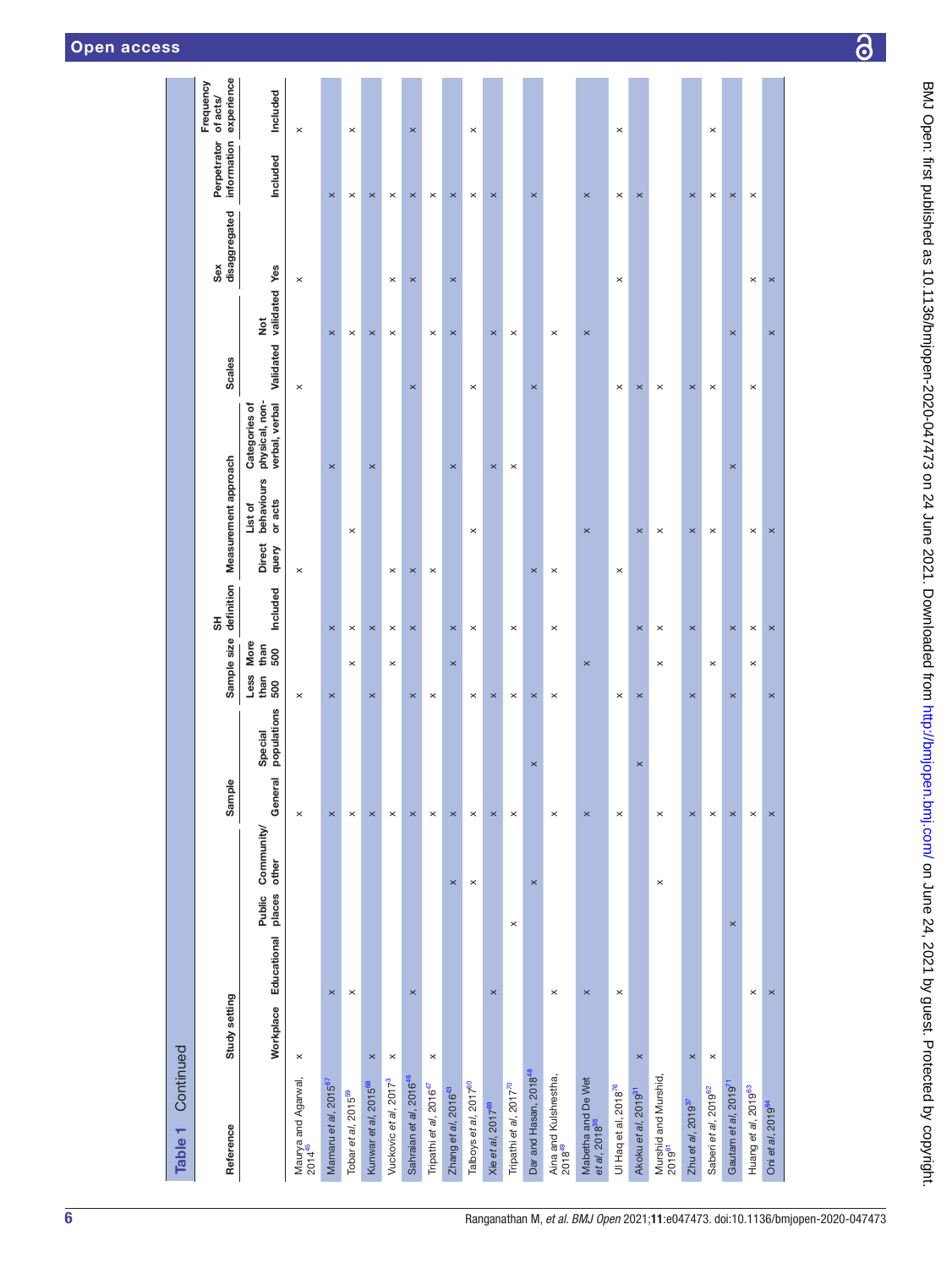for students) contingent on sexual cooperation.<sup>16</sup> In line with the ILO definition, harassing behaviours can be either direct (targeted at an individual) or ambient (a general level of sexual harassment in an environment). Furthermore, a harasser may be male or female, and harassment is not limited to men harassing women, although this is the most common.<sup>16</sup>Please see [online](https://dx.doi.org/10.1136/bmjopen-2020-047473) [supplemental appendix 1](https://dx.doi.org/10.1136/bmjopen-2020-047473) for a range of study-specific definitions of sexual harassment.

#### Measurement approach for sexual harassment

The measurement approach in studies was either a direct query method with the question 'have you been sexually harassed?'  $(n=14)^{37932-34424-49}$  or a series of questions where participants had to indicate whether they had experienced behaviours or acts considered offensive and consistent with sexual harassment  $(n=26)$ .<sup>9</sup> <sup>31</sup> <sup>35-39</sup> <sup>41</sup> <sup>50-64</sup> Nine studies<sup>19 43 65-71</sup> conceptualised sexual harassment as physical, verbal and non-verbal acts; physical consisted of purposely bumping or hurting someone, acting indecently and inappropriate touching, verbal consisted of inappropriate sexual comments about body parts, telling sexual or dirty jokes and asking a favour for having sexual intercourse; and non-verbal consisted of displaying inappropriate pictures through email/social media, inappropriate eye contact. We excluded three studies that reported measuring sexual harassment, but measured sexual violence explicitly defined and measured as sexual violence or sexual abuse in the study with forced sex or rape<sup>[72–74](#page-14-5)</sup> (see [table](#page-4-0) 1).

Many studies did not deploy a validated tool, but either used a direct question or a series of behavioural questions (see [table](#page-4-0) 1). These were preceded sometimes with a single 'gate question' to assess an entire class of events where only respondents with a positive response receive additional questions to clarify the nature of the event(s). Sixteen studies used existing sexual harassment scales from studies conducted in high-income settings, particularly North America. Examples of some of the scales are listed in [table](#page-7-0) 2.

Most studies (n=35) did not ask about frequency of behavioural acts at all. None of the studies provided information on the cases of sexually harassing behaviours that could present a better indication of the pervasiveness of the behaviour. For example, an unwanted comment received once differs from one received regularly over a month or few months. Thus, an emphasis on specific patterns of behaviour rather than just a focus on singular incidents is a better measure for pervasiveness. Studies that used the adapted versions of the Sexual Experiences Questionnaire (SEQ) scale assessed the number of times or the frequency with which different types of harassment are experienced on a Likert scale, either 0–4 or 0–5 (0=never, 1=rarely, 2=sometimes, 3=often, 4=almost always) or the Eve-Teasing Questionnaire-Mental Health (ETQ-MH) scale delineated one time versus on-going. Perpetrator data are important to understand sexual harassment perpetration and the power differential with

the survivor of sexual harassment. Fifteen studies did not ask for any information about perpetrators. In workplace settings, 11 studies mentioned perpetrators of the opposite sex and more often a superior at the workplace. In educational settings, when the study was collecting information from students, most studies (n=7) reported that most students reported a superior (lecturer or a senior student).<sup>36 41 50–52 54 65</sup> In some studies (n=2) with staff members, it was often a head of department of the opposite sex. In public places and community settings, three studies referred to strangers of the opposite sex as perpetrators.[33 70 71](#page-13-6)

#### Prevalence of sexual harassment

The definition and the measurement approach used by studies is crucial to determining prevalence rates. However, the measurement dimensions and techniques used to measure prevalence rates across these studies are heterogeneous with no international comparability. This presented a challenge for calculating an overall estimate or measuring a range.

[Table](#page-8-0) 3 provides prevalence measures by measures, scale, setting and population. In studies that used only the direct query method, the prevalence of sexual harassment (as defined by the studies) ranged from 0.6% to 26.1%. Among studies where questions were based on behavioural acts, the prevalence range was wide-ranging from 14.5% to 98.8% indicating that studies were able to capture a higher prevalence for certain individual behaviours or acts, such as suggestive comments, inappropriate staring, unwanted touching and sexual calls. Only three studies<sup>9</sup>  $\frac{58}{63}$  had a list of behavioural questions, followed by a direct question about whether participants thought 'they had been sexually harassed?' or 'whether they consider the above behaviours as sexual harassment?'. It appeared that the prevalence rates for experiencing offensive acts were higher when followed up in the survey with the direct question. In studies that asked questions based on physical, verbal and non-verbal categories, the ranges were: physical (1.6%–42.3%), verbal (8.3%–90.4%), non-verbal (11.3%–80.1%) (see [table](#page-8-0) 3). There was variation in prevalence rates by the type of validated scale, as seen in the following examples. For studies that adapted different types of the SEQ scale with a range in the types of questions included, the overall prevalence range from six studies was 6.2%–28% with only one study<sup>63</sup> reporting 78%; the modified version of the American Association of University Women (AAUW) Educational Foundation questionnaire, the range was high from 69.8% to 83%, the ETQ-MH for one study where the prevalence was 48.3% ever experienced and 37.1% past year experience; for the direct query method in the ILO/ WHO/ICN/PSI studies were 26.1% aggregate in one study<sup>[46](#page-13-33)</sup> and 12% females in another study<sup>62</sup> (see [table](#page-8-0) 3).

There was variation in prevalence rates by type of setting; workplace settings ranged from 1% to 52% depending on the context of the workplace and the population group. However, the methods or techniques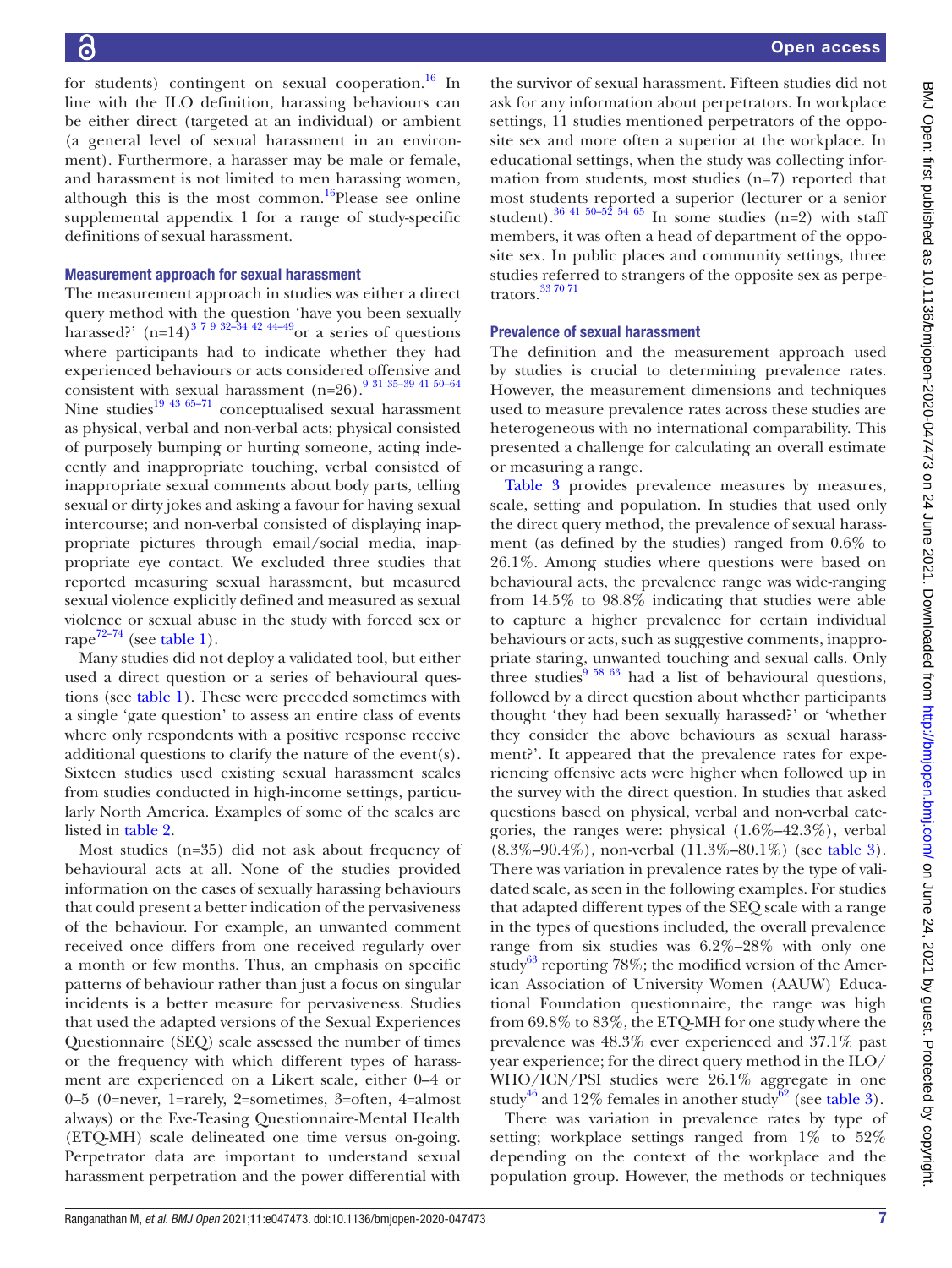| middle-income settings                                                                                                                                                                                                                            |                                                                                                                                                                                                                                                                                                                                                                                                                                                                                                                                                                                                                                                                                                                                                                                                                                                                                                                                                                                                                                       |                                       |
|---------------------------------------------------------------------------------------------------------------------------------------------------------------------------------------------------------------------------------------------------|---------------------------------------------------------------------------------------------------------------------------------------------------------------------------------------------------------------------------------------------------------------------------------------------------------------------------------------------------------------------------------------------------------------------------------------------------------------------------------------------------------------------------------------------------------------------------------------------------------------------------------------------------------------------------------------------------------------------------------------------------------------------------------------------------------------------------------------------------------------------------------------------------------------------------------------------------------------------------------------------------------------------------------------|---------------------------------------|
| <b>Validated scales</b>                                                                                                                                                                                                                           | <b>Description</b>                                                                                                                                                                                                                                                                                                                                                                                                                                                                                                                                                                                                                                                                                                                                                                                                                                                                                                                                                                                                                    | <b>Study references</b>               |
| Adapted version of the 25-item Sexual Experiences<br>Questionnaire (SEQ), Fitzgerald et al, <sup>16</sup> Berdahl and<br>Moore, <sup>83</sup> Murry and Sivasubramaniam, <sup>84</sup> Stark <sup>85</sup> 2002 for<br>workplace and educational. | A questionnaire that combines a series of questions across three dimensions:<br>Gender harassment, most common type of sexual harassment. It refers<br>1.<br>to a broad range of verbal and non-verbal behaviours not aimed at sexual<br>cooperation but that convey insulting, hostile and degrading attitudes<br>about members of one gender (eg, demeaning jokes or comments about<br>women).<br>2. Unwanted sexual attention includes expressions of romantic or sexual<br>interest that are unwelcome, unreciprocated and offensive to the target<br>(eg, staring, whistling in a sexual way).<br>3. Sexual coercion entails sexual advances, and makes the conditions of<br>employment (or education, for students) contingent on sexual cooperation<br>(eg, implied faster promotion for sex).<br>4. These were combined into a single estimate of sexual harassment and by<br>categories.<br>5. Three studies included an additional final direct question on whether they<br>consider any of the above as sexual harassment. | Eight studies<br>37 41 45 56-58 63 80 |
| Modified version of the American Association of<br>University Women (AAUW) Educational Foundation<br>questionnaire on sexual harassment in college<br>campuses. <sup>86</sup>                                                                     | Sexual harassment experiences were asked across four categories:<br>1. Whether they experienced sexual harassment (Y/N).<br>2.<br>Form of sexual harassment (physical or non-physical).<br>3. Type of non-physical (eg, unwanted sexual comments, ask for sexual<br>exchange for favours, leering, leave sexual pictures).<br>4. Type of physical (eg, unwanted sexual touching, forced kissing, clothes<br>pulled in a sexual way, intentional brushing against a person in a sexual<br>way).                                                                                                                                                                                                                                                                                                                                                                                                                                                                                                                                        | Three studies<br>53 54 76             |
| Eve-Teasing Questionnaire-Mental Health (ETQ-MH) in<br>public places.                                                                                                                                                                             | Consisted of questions about: (a) eve teasing exposure, nature, timing, and<br>intensity; (b) chronicity that delineates one time or ongoing harassment.<br>Actual questions were:<br>(a) Have you ever been eve-teased?<br>(b) When was the last time you were eve-teased?<br>(c) I am going to read you this list of behaviours. As I read each one, can<br>you tell me if you have been the target of any of these in the past year by<br>men/boys: staring; stalking; making vulgar gestures; passing an insulting or<br>threatening comment; pushing or brushing by accident.                                                                                                                                                                                                                                                                                                                                                                                                                                                    | One study                             |
| Sexual harassment question in Workplace Violence<br>questionnaire created by the International Labour<br>Organisation/WHO/International Council of Nurses/<br>Public Services International (ILO/WHO/ICN/PSI). <sup>18</sup>                      | Direct question on experiencing sexual harassment in the past<br>1. In the last 12 months, have you been sexually harassed in your<br>workplace? Y/N.<br>2. How often have you been sexually harassed in the last 12 months? all the<br>time, sometimes, once.<br>3. Please think of the last time you were sexually harassed in your place<br>of work. Who sexually harassed you? (client, staff member, external<br>colleague, relatives of patient/client, supervisor, general public, other).<br>4. Do you consider this to be a typical incident of sexual harassment in your<br>workplace? Y/N.                                                                                                                                                                                                                                                                                                                                                                                                                                 | Two studies <sup>46 62</sup>          |
| WHO's adolescents sexual behaviour questionnaire. 87                                                                                                                                                                                              | Questions on sexual harassment:<br>1. Young boys/girls are sometimes touched on the breast or some other<br>parts of the body when they do not want it, by a stranger, relative or an<br>older person.<br>(a) Has this ever happened to your friends?<br>(b) Has this ever happened to you?<br>2. Young boys/girls are sometimes forced to have sexual intercourse against<br>their will by a stranger, relative or an older person, teacher, owner, etc.<br>(a) Has this ever happened to your friends?<br>(b) Has this ever happened to you?<br>IF YES 'When did it happen?' 'If yes, then please say by<br>whom?'                                                                                                                                                                                                                                                                                                                                                                                                                  | One study <sup>40</sup>               |
| Rautio et al <sup>88</sup> medical student questionnaire.                                                                                                                                                                                         | 1. If you have been subjected to sexual harassment or discrimination, what<br>form did it take? (Check all that apply): denied opportunities, exchange of<br>rewards for sexual favours; sexual advances; sexist slurs; sexist materials;<br>malicious gossip, favouritism, poor evaluations.<br>2. How often, if ever, have any of the following persons subjected you to<br>sexual harassment or discrimination (eg, favouritism, advances, slurs,<br>sexist teaching material)?: Fellow students, consultants, registrars,<br>assistants, lecturers, nurses, laboratory workers.<br>3. All of the above perpetrators asked in terms of frequency (never, rarely<br>(1-2 times), sometimes (3-4 times), often (five or more times).                                                                                                                                                                                                                                                                                                 | One study                             |

<span id="page-7-0"></span>Table 2 Sexual harassment scales validated in high-income setting used in prevalence studies across low-income and

Continued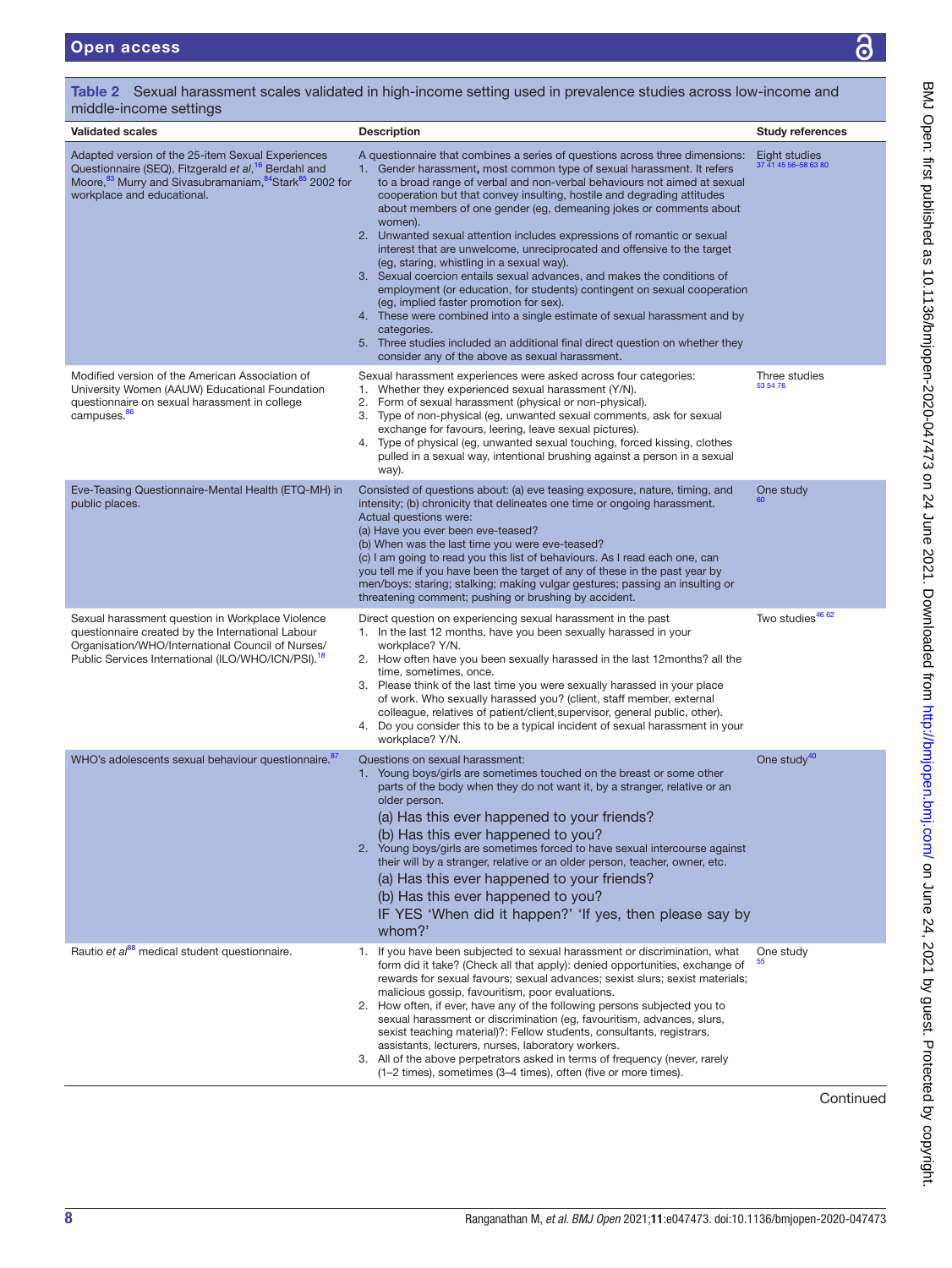| Table 2<br>Continued                                                                           |                                                                                                                                                                                                                                                                                                                                                                                                                                                                                                                                                                                                        |                         |
|------------------------------------------------------------------------------------------------|--------------------------------------------------------------------------------------------------------------------------------------------------------------------------------------------------------------------------------------------------------------------------------------------------------------------------------------------------------------------------------------------------------------------------------------------------------------------------------------------------------------------------------------------------------------------------------------------------------|-------------------------|
| <b>Validated scales</b>                                                                        | <b>Description</b>                                                                                                                                                                                                                                                                                                                                                                                                                                                                                                                                                                                     | <b>Study references</b> |
| Braine et al <sup>89</sup> sexual harassment questionnaire adapted<br>for university students. | Ten behaviours that may constitute sexual harassment (uncategorised).<br>1. Unwelcome touching and fondling.<br>2. Sexually directed remarks about clothing, body, sexual activities.<br>3. Unwanted sexual remarks/jokes.<br>4. Unwanted sexual advances.<br>5. Staring, suggestive looks at parts of the body.<br>6. Pressure for dates and sexual favours despite refusing.<br>7. Sexually loaded noises, gestures or comments.<br>Derogatory remarks about women.<br>8. .<br>9. Unwanted letters, phone calls or materials of a sexual nature.<br>Wolf-whistling, embarrassing whistling, howling. | One study $46$          |

used to calculate prevalence varies noticeably across studies in these settings. In educational settings, it ranged from 14.4% to 73%, but studies measured or categorised dimensions differently and it was also based on the type of study population, such as adolescent girls and boys. In the three studies $397071$  done in public places, the range

was 25%–78%. In the seven studies done in the community, the prevalence range was 11.9%–83%.[19 32 33 43 53 60 61](#page-12-17) In studies with special populations  $(n=7)$  who were more vulnerable to experiencing sexual harassment, based on their occupation or life situation, average prevalence rates were reported to be higher than in studies with a general

<span id="page-8-0"></span>

|                                                           | Table 3 Prevalence of sexual harassment by measures, setting and population |                                                   |                                           |
|-----------------------------------------------------------|-----------------------------------------------------------------------------|---------------------------------------------------|-------------------------------------------|
| <b>Type</b>                                               |                                                                             | Prevalence range                                  | Reference                                 |
| <b>Measurement approach</b>                               |                                                                             |                                                   |                                           |
| Direct query method                                       |                                                                             | 0.6%-26.1%                                        | 3 7 9 32 34 42 44 - 48 76                 |
| List of behaviours or acts (wide-ranging behaviours).     |                                                                             | 14.5%-98.8%                                       | 9 31 35 39 41 50 53 - 64                  |
| Most common below:                                        |                                                                             |                                                   |                                           |
|                                                           | Suggestive comments                                                         | 85%-90%                                           |                                           |
|                                                           | Inappropriate staring                                                       | 70%-90%                                           |                                           |
|                                                           | Unwanted touching                                                           | 46%-70%                                           |                                           |
| Categories (physical, non-verbal, verbal)                 |                                                                             |                                                   | 19 43 65-71                               |
| Physical                                                  |                                                                             | 1.6%-42.3%                                        |                                           |
|                                                           |                                                                             |                                                   |                                           |
| Verbal                                                    |                                                                             | 8.3%-90.4%                                        |                                           |
| Non-verbal                                                |                                                                             | 11.3%-80.1%                                       |                                           |
| <b>Settings</b>                                           |                                                                             |                                                   |                                           |
| Workplace                                                 |                                                                             | 1%-52%                                            | 3 7 9 31 37 38 40 42 44 45 47 62 66 68 80 |
| Educational                                               |                                                                             | 14.4%-73%                                         | 34-36 49 50 52 54-56 59 63-65 67 69 76 82 |
| Public places                                             |                                                                             | 25%-78%                                           | 39 70 71                                  |
| Community/other                                           |                                                                             | 11.9%-83%                                         | 19 30 31 41 55 59 81                      |
| <b>Special populations</b>                                |                                                                             |                                                   |                                           |
| Female bar workers                                        |                                                                             | 98.8% in the past 3<br>months                     | 31                                        |
| Homeless adult population                                 |                                                                             | 62.9% in the time-<br>period of being<br>homeless | 39                                        |
| Clergy and lay members                                    |                                                                             | 73% in the past 12<br>months                      | 41                                        |
| Female domestic workers                                   |                                                                             | 25% in the past 12<br>months                      | 80                                        |
| Female migrant workers                                    |                                                                             | 12.2% ever<br>experience                          | 40                                        |
| Female apprentices (hairdressers, tailors)                |                                                                             | 22.9% (time-period<br>not specified)              | 38                                        |
| Female patients in hospitals (with mental health issues)* |                                                                             | 65% (time-period not 48<br>specified)             |                                           |
| *As reported by relatives.                                |                                                                             |                                                   |                                           |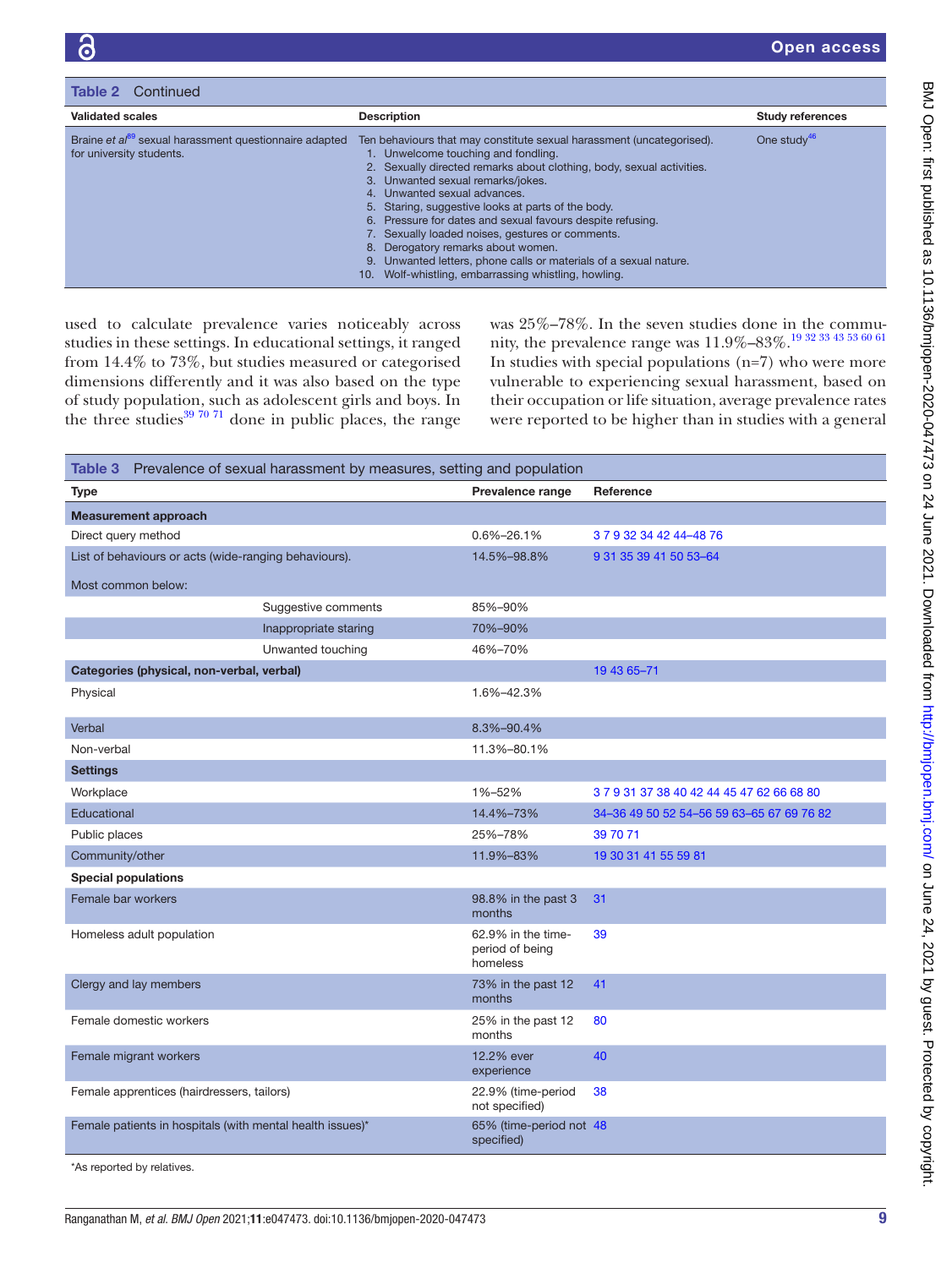sexually harassed wor

Author, year Setting

Akoku *et al*  $(2019)^{31}$ 

Fernandes *et al*[32](#page-13-25) (2012)

Marsh *et al*  $(2009)^{9}$ 

Mamaru *et al*  $(2015)^{67}$ 

Park *et al*<sup>4</sup> (2013)

.aOR, adjusted OR.

| <b>Outcome</b>                                                                                                                                            | Instrument and threshold to<br>assess mental distress                                                                                                                                                                                                    | OR and 95% CI                                                                                                                                                                 |
|-----------------------------------------------------------------------------------------------------------------------------------------------------------|----------------------------------------------------------------------------------------------------------------------------------------------------------------------------------------------------------------------------------------------------------|-------------------------------------------------------------------------------------------------------------------------------------------------------------------------------|
|                                                                                                                                                           | Inventory scale (MHI-5)                                                                                                                                                                                                                                  | Experienced inappropriate staring<br>from male customers (aOR: 3.08;<br>CI: 1.9 to 5.0)<br>Repeated demands for dates<br>despite a rejection (aOR: 1.61, CI:<br>1.04 to 2.49) |
| Common mental<br>disorders (CMDs)<br>defined usually by<br>depression (including<br>unipolar major<br>depression), anxiety<br>and somatoform<br>disorders | General health questionnaire<br>with 12 items (GHQ-12). Cut- 1.63 to 3.1)<br>off score=5 and above.                                                                                                                                                      | Sexual harassment (aOR: 2.25; CI:                                                                                                                                             |
| Depression                                                                                                                                                | <b>Patient Health Questionnaire</b><br>(PHQ-9) quick depression<br>assessment tool.<br>0=never. 1=several weeks in<br>the past year, 2=more than half<br>of past year, 3=nearly the whole<br>year. Summative score divided<br>into summative categories. | Workplace abuse and sexual<br>harassment<br>(OR: 8.0; 95% CI: 1.1 to 60.8                                                                                                     |
|                                                                                                                                                           | (SRQ-20) (WHO)                                                                                                                                                                                                                                           | Physical sexual harassment<br>(aOR: 3.9; CI: 1.9 to 7.9)<br>Non-verbal sexual harassment<br>(aOR: 12.1; CI: 5.2 to 28.2)                                                      |
| Work-related sleep<br>problems                                                                                                                            | Sleep problems assessed by<br>single item 'Do you currently<br>suffer from work-related sleep<br>problems?'                                                                                                                                              | Sexual harassment (aOR: 6.99; CI:<br>3.87 to 12.6)                                                                                                                            |
|                                                                                                                                                           |                                                                                                                                                                                                                                                          | Depressive symptoms Five-item Mental Health<br>Psychological distress Self-reported questionnaire                                                                             |

<span id="page-9-0"></span>Table 4 Prevalence and risk of depressive symptoms, psychological distress and work-related sleep problems among

sample with lower estimates of prevalence. For example, the prevalence of sexual harassment among female bar workers was 98.8% and among clergy and lay members 73% (see [table](#page-8-0) 3).[Online supplemental appendix 1](https://dx.doi.org/10.1136/bmjopen-2020-047473) provides further details on study characteristics and information on sexual harassment.

### Sexual harassment and associations with mental health

Thirteen out of 49 studies measured outcomes associated with sexual harassment. These were positive associations with symptoms of poor mental health  $(n=8)$ ,  $931\,32\,37\,45\,57\,58\,67$ risky sexual behaviours  $(n=1)$ ,  $\frac{36}{3}$  $\frac{36}{3}$  $\frac{36}{3}$  work-related life satisfaction or stress  $(n=2)$ ,  $\frac{4266}{6}$  student's quality of life  $(n=1)$ <sup>69</sup> and loss of trust in other religious members  $(n=1)$ .<sup>[41](#page-13-11)</sup> Of the studies that measured symptoms of poor mental health with extractable information, three studies showed associations with symptoms of depression,  $9^{31\,32}$  one study showed associations with psychological distress<sup>67</sup> and one with work-related sleep problems<sup>42</sup> (see [table](#page-9-0) 4).

One study showed that students who were physically (aOR=3.950, 95%CI: 1.979 to 7.884) and non-verbally harassed (aOR=12.1, 95%CI: 5.190 to 28.205) had four

and 12 times higher odds of experiencing psychological distress, respectively.<sup>67</sup> Another study in the workplace showed that those who experienced sexual harassment experienced close to seven times higher odds of workrelated sleep problems.<sup>42</sup>

For the association between sexual harassment and symptoms of depression, we calculated a random-effects meta-analysis to obtain a pooled OR. The pooled OR was 1.75 (95% CI: 1.11 to 2.76; p=0.016), showing a significant relationship between exposure to sexual harassment and symptoms of depression. This pooled OR showed a heterogeneity of 71.9%, with a p value of 0.028 suggesting that there was some heterogeneity. A forest plot presenting the results of the random effects meta-analysis of three studies presenting ORs for the association between sexual harassment and symptoms of depression is shown in [figure](#page-10-0) 2. Please note Akoku *et al* presents seven ORs for the association between various forms of sexual harassment and the outcome of depressive symptoms. These seven ORs were pooled using a fixed-effects meta-analysis to produce one overall OR to represent the findings of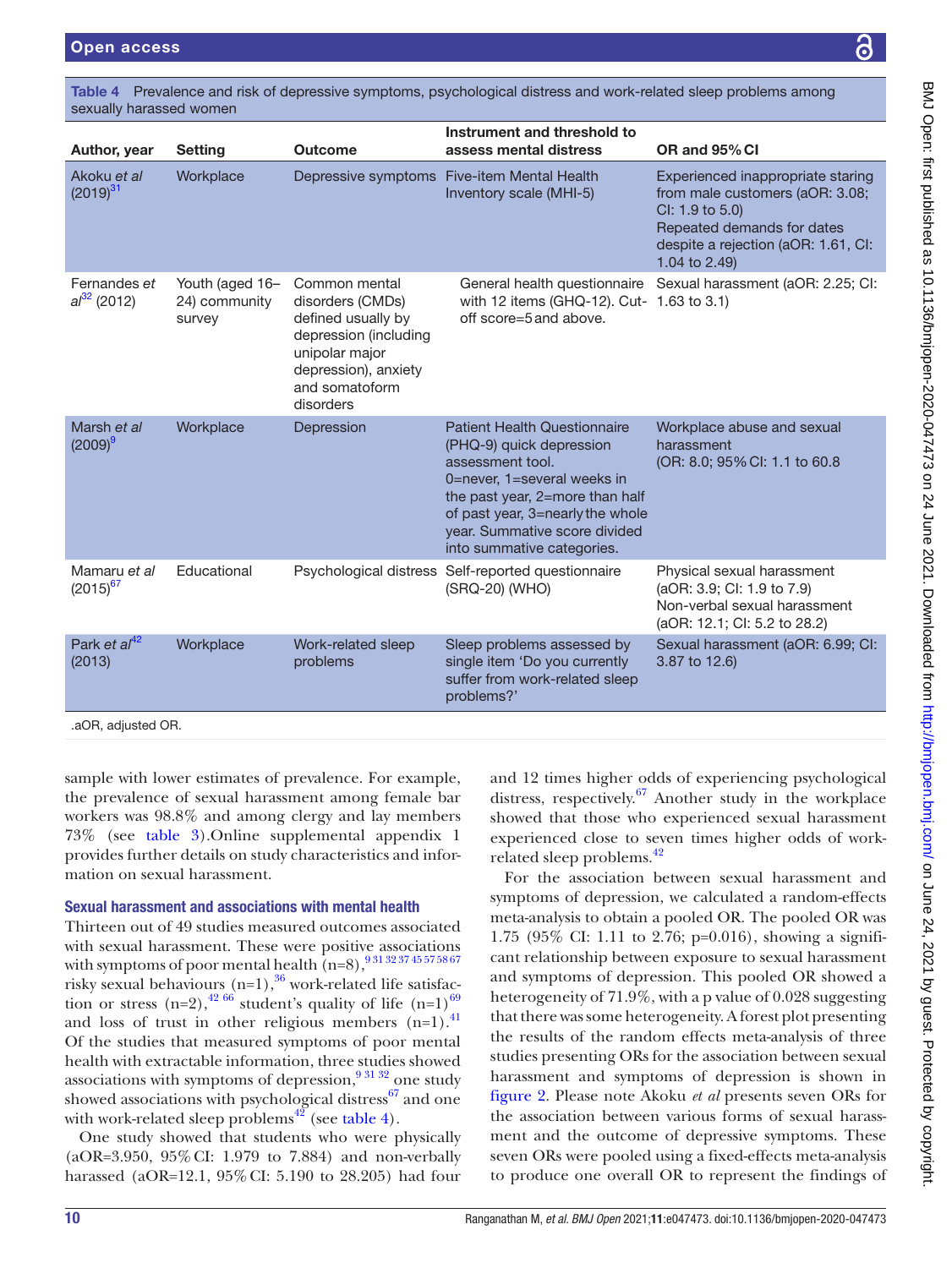

<span id="page-10-0"></span>Figure 2 Forest plot for the association between sexual harassment and symptoms of depression.

this study. The study does not provide frequency distributions for the variables thus we were unable to create an overall OR using the exact numbers.

#### **DISCUSSION**

In our systematic review on sexual harassment in LMICs, most studies were published in the past decade (>2010) indicating that the issue has gained prominence recently, in LMICs. Studies were primarily convenience samples focused on either a workplace or educational setting and from Asia and SSA, with only three studies from Latin America. All the studies were cross-sectional surveys (only two studies used a longitudinal design) and four studies were nationally representative samples. Our review has shown that a third of the studies intended to measure the prevalence of sexual harassment without a clear definition. Even when studies included a definition, either from the WHO or the ILO or Fitzgerald's (1995) definition, there was variation between studies on the conceptualisation of sexual harassment and ambiguity around its measurement. In particular, due to the subjective nature of sexual harassment, and a participant's perception of their experience versus the legal definition, there were challenges to measuring sexual harassment and obtaining a true prevalence measure.<sup>75</sup> To emphasise the ambiguous nature of definitions, in our literature search, three studies conflated sexual harassment with sexual violence when discussing measurement. We have excluded these studies from the final review but have raised it here to highlight a lack of clarity around the conceptualisation of sexual harassment. We acknowledge that sexual harassment and sexual violence may have overlapping constructs, particularly the unwanted sexual nature of physical contact, and we do not expect to clearly distinguish them in every case as they lie on a continuum of severity. However, sexual violence tends to be more severe acts, such as forced sex or attempted rape. Furthermore, a conflation of sexual harassment and sexual violence has implications for measurement, as individuals may not report the non-penetrative experiences that characterises sexual harassment.

The prevalence rates of sexual harassment varied by the type of setting with higher educational institutions having a higher prevalence range than the workplace. However as most studies used convenience samples with small sample sizes, it is difficult to draw conclusions. For the 30 studies that included males and females, 19 studies disaggregated prevalence rates by sex and in all studies, except one study<sup>76</sup> females reported a higher prevalence of sexual harassment than males. In the one study<sup>76</sup> when there was higher reporting by males, it was related to the age difference between the individuals and the perpetrators who were in positions of authority. This aligns with evidence from high-income settings that some behaviours are more likely to be perceived as harassing by both sexes if they are engaged in by someone who has higher status or formal authority over the harassed. When there is no status differential, the immediate threat is not apparent and this may elicit actual gender differences in the interpretation of events; men may perceive the behaviour as harmless social interaction, whereas women may perceive an element of threat.<sup>77</sup> However, it is difficult to conclude that females experience a higher prevalence of sexual harassment than men as this varies by study setting. For instance, a global meta-analysis of nurses and workplace sexual harassment conclude that compared with male nurses, female nurses reported a lower prevalence of sexual harassment. However, this may also have to do with under-reporting of sexual harassment by females due to reasons, such as shame and embarrassment.<sup>28</sup>

There was also wide variation by the type of measurement approach (direct query vs behavioural acts or categories). Studies were able to capture a higher prevalence for certain individual behaviours or acts, such as suggestive comments, inappropriate staring, unwanted touching and sexual calls, than with only a direct question asking if they have been sexually harassed. Furthermore, three studies that used the SEQ scale used a combination approach that included the list of offensive behaviours, followed by one question on whether the individual who responded positively to one or more instances of inappropriate behaviour acknowledges that they have experienced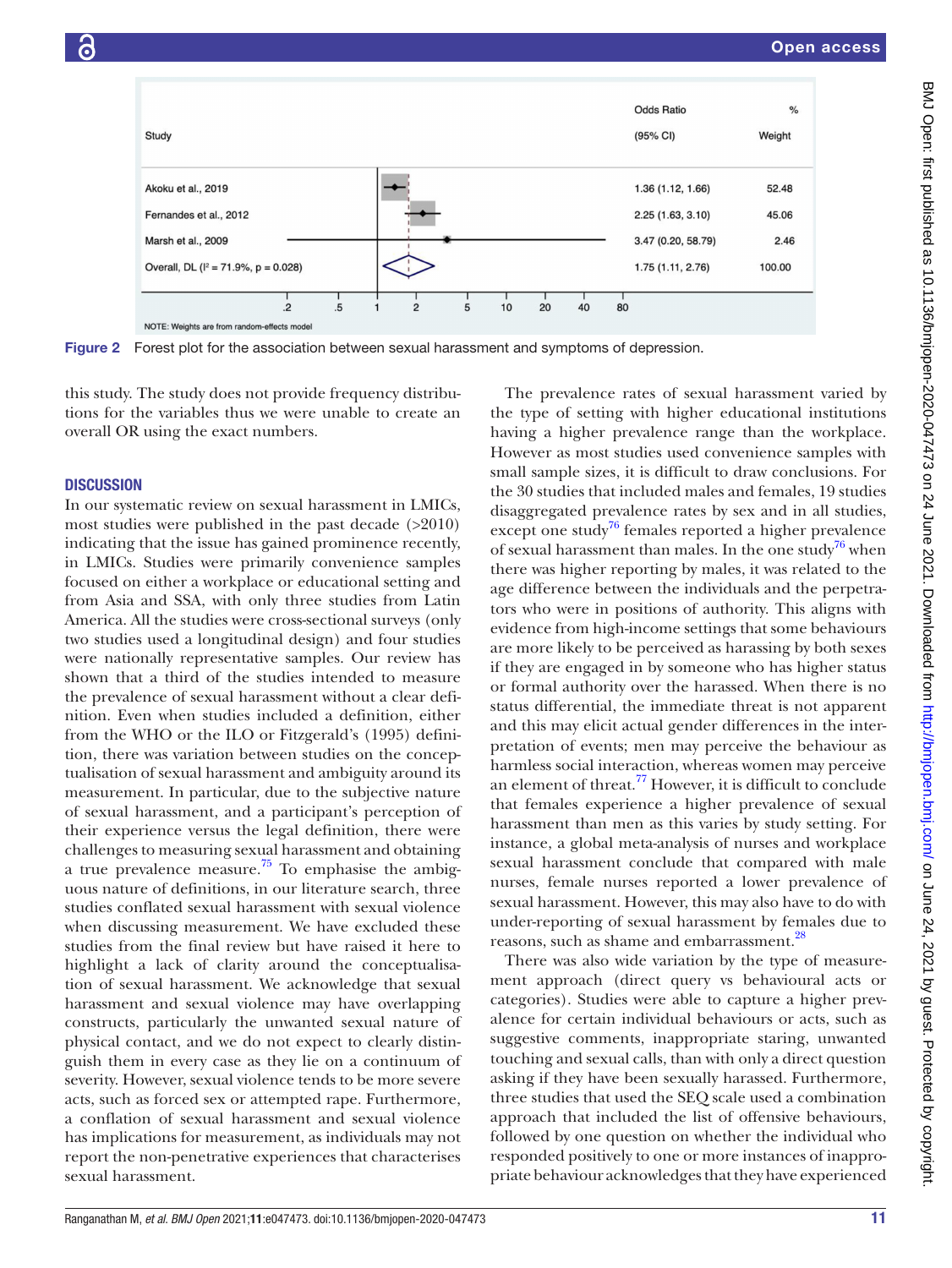sexual harassment. Surprisingly, the studies show that a high percentage of individuals have experienced two or more harassing behaviours (eg, unwanted touching or suggestive comments), but a lower percentage acknowledge that their experience is sexual harassment. For example, in Huang *et a* $\ell^{63}$ , while 78% of 1075 respondents experienced at least one situation of harassment listed in the SEQ-China, only 43% reported having been sexually harassed when asked it directly.<sup>63</sup> This suggests the need to consider other factors for this discrepancy, such as cultural norms and normalisation of the practice or the power dynamic between the perpetrator and the victim. Stockdale *et al*<sup>78</sup> clarify this by describing the discrepancy between reporting a harassment-like experience and reporting that one has actually been sexually harassed as the acknowledgement process.[78](#page-14-15) They found a higher likelihood of an individual acknowledging sexual harassment if they had experienced unwanted sexual attention, such as sexual looks or gestures, if (a) the offences were frequent and pervasive, (b) the respondent was harassed by a higher status perpetrator and  $(c)$  the respondent was a woman.<sup>[78](#page-14-15)</sup> Thus, individuals harassed by perpetrators that maybe considered to be higher in status (with more power) would be more likely to label their experience as sexual harassment than individuals harassed by perpetrators of the same or lower status. In this review, when the information on perpetrators was available, the studies indicated offensive behaviours by perpetrators of lower status compared with higher status perpetrators. Students and coworkers were mentioned most frequently as being perpetrators in educational and workplace settings. Moreover, in those studies that measured it, peer harassment was far more common than harassment by superiors.<sup>[35 36 50](#page-13-16)</sup> One explanation for low acknowledgement is that most incidents involve offensive behaviours by perpetrators that are not normally considered to be sexual harassers (eg, peers)[.78](#page-14-15) This, however, does not change the fact that the behaviours they experienced were offensive and unacceptable. Furthermore, apart from measurement issues being a reason for under-reporting, in the workplace, a fear of a negative impact on jobs, feeling embarrassed, a fear of being discriminated against by work colleagues or a fear that their report will not be taken seriously are other reasons for low reporting rates. In school settings, fear of negative reprisal from teachers and peers, normalisation of sexual harassment and not being able to recognise it can also result in under-reporting.

There is strong agreement that the consequences of sexual harassment are serious and complex, irrespective of whether the focus of research is on employees or students and staff in higher education.<sup>11</sup> Research from high-income countries has shown the impact of sexual harassment on depressive symptoms[.79](#page-14-16) In our review, there is evidence of a significant negative association between sexual harassment and symptoms of depression. There however needs to be more empirical research from LMICs by setting and different mental health outcomes, such as risk of anxiety, depression, post-traumatic stress disorder,

as well as diminished self-esteem, self-confidence, and psychological well-being.

#### Strengths and limitations

To the best of our knowledge, this is the first systematic review to assess the prevalence and measurement of sexual harassment in LMICs, with the first pooled estimate of the association between sexual harassment and depression in LMICs. In terms of limitations, our review has not included non-peer reviewed literature or articles not published in English, potentially leading to an underrepresentation of non-English speaking countries. Using a low, moderate and high cut-off for methodological quality could imply that all criteria carry equal weight, and some studies may have been misclassified as regards their overall quality. We also identified several conceptual and methodological issues in the included studies that limit the conclusions that can be drawn from the review. Following quality appraisal by two reviewers, 17 of the 49 included papers scored <4/9 (low/moderate) on questions relating to selection bias. Furthermore, we found that most studies used non-probability sampling and did not provide information on the representativeness of their samples. Finally, heterogeneity in studies' definitions of sexual harassment is likely to further reduce the comparability of findings. A further definitional complexity is around the conflation of sexual harassment with sexual violence by some studies. While there are overlaps between sexual harassment and sexual violence particularly around unwanted sexual comments or advances, sexual violence tends to encompass more coercive and severe penetrative behaviours such as rape, whereas sexual harassment tends to focus on less physically severe but offensive behaviours that can create a hostile environment for victims of sexual harassment. Even though our search were limited to studies that used the term sexual harassment, there were some studies that indicated measuring sexual harassment but referred to sexual violence. Hence, by conflating sexual violence and sexual harassment, we risk the under-reporting or nonmeasurement of sexual harassment with negative impacts on women and girls. Also, if sexual harassment was only a secondary objective of studies and did not feature in the abstract, this review might have missed it, resulting in publication bias. Finally, our meta-analysis of sexual harassment and depression must be interpreted with caution. First, the three studies were deemed homogeneous enough to be included in a meta-analysis because they all presented ORs for the association between sexual harassment and depression; however, in each of these studies, different definitions of sexual harassment were used, along with different methods of assessing symptoms of poor mental health. Second, both Akoku *et al* and Fernandes *et al* were concluded in the quality assessment to have a high risk of bias, with Marsh  $et\ a^{\hat{p}}$  concluded as showing a moderate risk of bias. Both Marsh *et al* and Akoku *et*  $a\ell^3$  did not use random samples in their study and were not representative of their target population.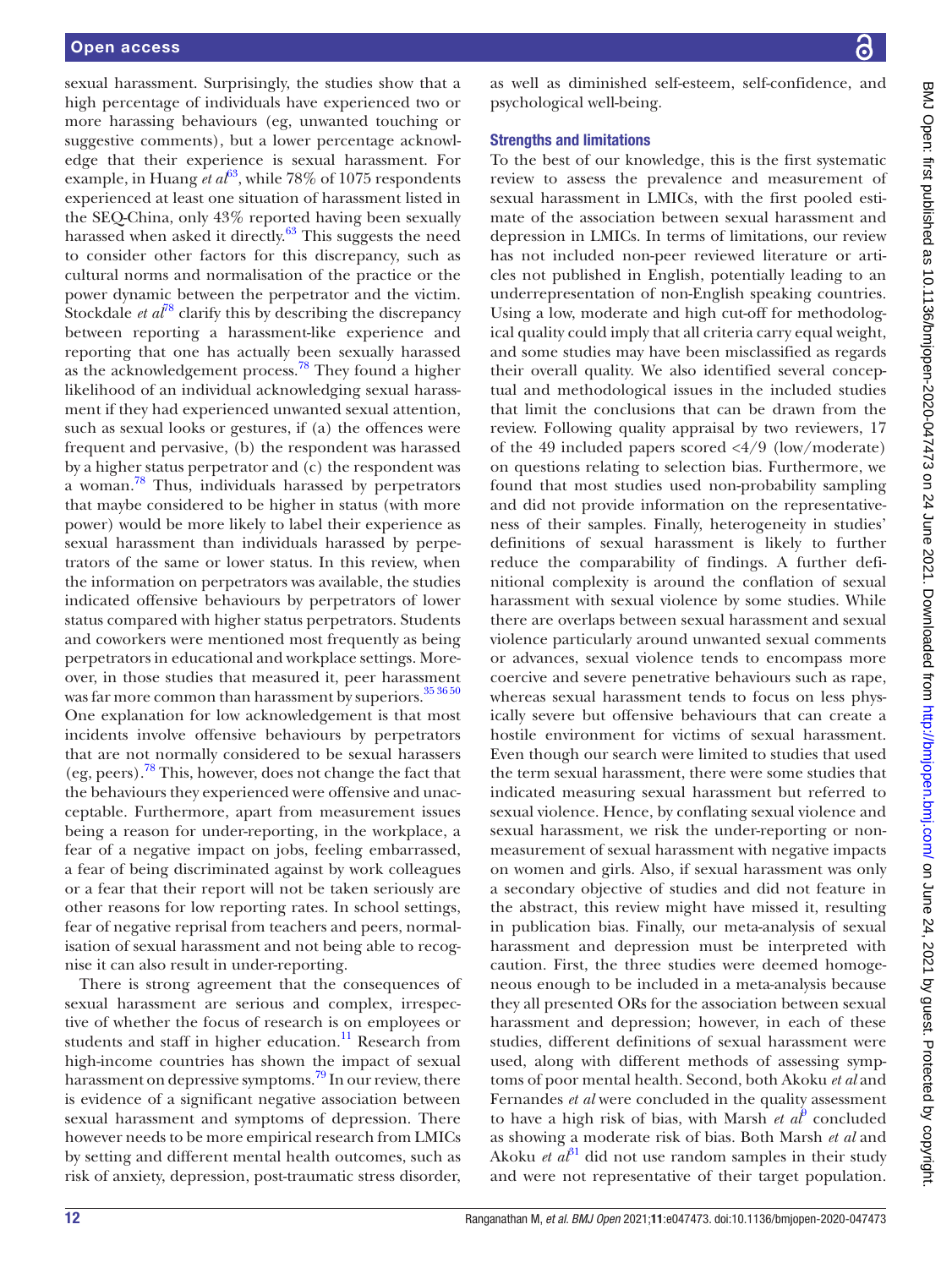In Fernandes *et al*, the study lacked both clear definitions of sexual harassment and clear descriptions of how it was measured. Finally, only three measures of effect were included and one $^9$  $^9$  presented only a non-significant unadjusted OR for the association between sexual harassment and depression. The aforementioned points mean that, although the results of this study may suggest there is a significant association between sexual harassment and symptoms of depression, there is a lack of strong evidence to support this and more research is needed.

#### **CONCLUSIONS**

Overall, this review provides a summary of the evidence on sexual harassment in LMICs. Despite a dramatic increase in the profile of sexual harassment over the past decade, there is limited definitional clarity and rigorously designed prevalence studies from LMICs that use validated measures for sexual harassment. Nevertheless, this review confirms that the prevalence of sexual harassment is high across workplace, educational and public settings and women experience a higher prevalence than men. Questions that capture behavioural acts over the direct query method appear more effective in garnering a response but this needs to be cognitively tested more widely. Our analysis also suggests that sexual harassment is associated with symptoms of depression. We, however, recognise the limitations of this pooled estimate and need higher quality studies that explore the consequences of sexual harassment in LMICs. As there is no sign that sexual harassment is abating, there is an urgent need to improve the measurement of sexual harassment and improved measures are particularly critical for large, repeat nationally representative surveys. Furthermore, with improved measures and a better understanding of the prevalence of this issue, by setting, policies and programmes can be designed accordingly.

#### Twitter Isabelle Pearson [@Isabellepson](https://twitter.com/Isabellepson)

Contributors Conceived and designed the study: MR, HS and JW. Data collection: MR. Analysed the data: MR, HS and IP. Wrote the first draft of the manuscript: MR. Contributed to the writing of the manuscript: MR, HS, JW and IP. Agreed with manuscript results and conclusions: MR, HS, JW and IP.

Funding The study received funding from the British Academy Sustainable Development Grant Programme (grant number SDP2\100069) and the European Research Council (ERC) Starting Grant (IPV Tanzania 716458). Neither the British Academy nor the ERC did not contribute to study design, data collection and analysis, interpretation of data or writing the manuscript

#### Competing interests None declared.

Patient consent for publication Not required.

Provenance and peer review Not commissioned; externally peer reviewed.

Data availability statement Data sharing not applicable as no data sets generated and/or analysed for this study. All data relevant to the study are included in the article or uploaded as supplementary information. Not applicable as this is a systematic review and all the data are included in the manuscript and supplementary information.

Supplemental material This content has been supplied by the author(s). It has not been vetted by BMJ Publishing Group Limited (BMJ) and may not have been peer-reviewed. Any opinions or recommendations discussed are solely those of the author(s) and are not endorsed by BMJ. BMJ disclaims all liability and

responsibility arising from any reliance placed on the content. Where the content includes any translated material, BMJ does not warrant the accuracy and reliability of the translations (including but not limited to local regulations, clinical guidelines, terminology, drug names and drug dosages), and is not responsible for any error and/or omissions arising from translation and adaptation or otherwise.

Open access This is an open access article distributed in accordance with the Creative Commons Attribution Non Commercial (CC BY-NC 4.0) license, which permits others to distribute, remix, adapt, build upon this work non-commercially, and license their derivative works on different terms, provided the original work is properly cited, appropriate credit is given, any changes made indicated, and the use is non-commercial. See: [http://creativecommons.org/licenses/by-nc/4.0/.](http://creativecommons.org/licenses/by-nc/4.0/)

#### ORCID iDs

Meghna Ranganathan <http://orcid.org/0000-0001-5827-343X> Isabelle Pearson <http://orcid.org/0000-0001-8857-5703> Heidi Stöckl <http://orcid.org/0000-0002-0907-8483>

#### **REFERENCES**

- <span id="page-12-0"></span>1 World Health Organization. *Working for health and growth: investing in the health workforce. Report of the High-Level Commission on Health Employment and Economic Growth*, Geneva, Switzerland, 2016.
- <span id="page-12-1"></span>2 Littleton H, Abrahams N, Bergman M. Sexual assault, sexual abuse, and harassment: understanding the mental health impact and providing care for survivors; 2018. <www.istss.org/sexual-assault> [Accessed 04 Jun 2021].
- <span id="page-12-2"></span>3 Vuckovic M, Altvater A, Sekei LH. Sexual harassment and genderbased violence in Tanzania's public service: A study among employees in Mtwara Region and Dar es Salaam. *[Int. J. Work. Heal.](http://dx.doi.org/10.1108/IJWHM-02-2015-0011)  [Manag](http://dx.doi.org/10.1108/IJWHM-02-2015-0011)* 2017;10:116–33.
- <span id="page-12-3"></span>4 World Health Organisation. *Violence against women – Intimate partner and sexual violence against women*, Geneva, Switzerland, 2011.
- <span id="page-12-4"></span>5 International Labour Office. *Ending violence and harassment against women and men in the world of work*, Geneva, Switzerland, 2018.
- <span id="page-12-5"></span>Morley L. Sex, grades and power in higher education in Ghana and Tanzania. *[Cambridge Journal of Education](http://dx.doi.org/10.1080/0305764X.2010.549453)* 2011;41:101–15.
- <span id="page-12-6"></span>7 Merkin RS. The impact of sexual harassment on turnover intentions, absenteeism, and job satisfaction: findings from Argentina, Brazil and Chile. *J. Int. Women's Studies* 2008;10:73–91 [https://vc.bridgew.edu/](https://vc.bridgew.edu/jiws/vol10/iss2/7) iiws/vol10/iss2/7
- <span id="page-12-7"></span>8 Friborg MK, Hansen JV, Aldrich PT, *et al*. Workplace sexual harassment and depressive symptoms: a cross-sectional multilevel analysis comparing harassment from clients or customers to harassment from other employees amongst 7603 Danish employees from 1041 organizations. *[BMC Public Health](http://dx.doi.org/10.1186/s12889-017-4669-x)* 2017;17:1–12.
- <span id="page-12-8"></span>9 Marsh J, Patel S, Gelaye B, *et al*. Prevalence of workplace abuse and sexual harassment among female faculty and staff. *[J Occup Health](http://dx.doi.org/10.1539/joh.L8143)* 2009;51:314–22.
- <span id="page-12-9"></span>10 International Labour Organization. *Stop violence at work – International Woman's Day*, Geneva, 2013.
- <span id="page-12-10"></span>11 Bondestam F, Lundqvist M. Sexual harassment in higher education – a systematic review. *Eur J High Educ* 2020;0:1–23.
- <span id="page-12-11"></span>12 Chan DK-S, Chow SY, Lam CB, Chun BL, Yee Chow S, *et al*. Examining the Job-Related, psychological, and physical outcomes of workplace sexual harassment: a meta-analytic review. *[Psychol](http://dx.doi.org/10.1111/j.1471-6402.2008.00451.x)  [Women Q](http://dx.doi.org/10.1111/j.1471-6402.2008.00451.x)* 2008;32:362–76.
- <span id="page-12-12"></span>13 Philpart M, Goshu M, Gelaye B, *et al*. Prevalence and risk factors of gender-based violence committed by male college students in Awassa, Ethiopia. *[Violence Vict](http://dx.doi.org/10.1891/0886-6708.24.1.122)* 2009;24:122–36.
- <span id="page-12-13"></span>14 Fedina L, Holmes JL, Backes BL. Campus sexual assault: a systematic review of prevalence research from 2000 to 2015. *[Trauma](http://dx.doi.org/10.1177/1524838016631129)  [Violence Abuse](http://dx.doi.org/10.1177/1524838016631129)* 2018;19:76–93.
- <span id="page-12-14"></span>15 Ilies R, Hauserman N, Schwochau S, *et al*. Reported incidence rates of work-related sexual harassment in the United States: using meta-analysis to explain reported rate disparities. *[Pers Psychol](http://dx.doi.org/10.1111/j.1744-6570.2003.tb00752.x)* 2003;56:607–31.
- <span id="page-12-15"></span>16 Fitzgerald LF, Gelfand MJ, Drasgow F. Measuring sexual harassment: theoretical and psychometric advances. *[Basic Appl Soc Psych](http://dx.doi.org/10.1207/s15324834basp1704_2)* 1995;17:425–45.
- 17 Das A. Sexual harassment at work in the United States. *[Arch Sex](http://dx.doi.org/10.1007/s10508-008-9354-9)  [Behav](http://dx.doi.org/10.1007/s10508-008-9354-9)* 2009;38:909–21.
- <span id="page-12-16"></span>18 World Health Organisation. Joint Programme on Workplace Violence in the Health Sector - questionnaire.Hum. Rights; 2003: 1–14.
- <span id="page-12-17"></span>19 Parish WL, Das A, Laumann EO. Sexual harassment of women in urban China. *[Arch Sex Behav](http://dx.doi.org/10.1007/s10508-006-9079-6)* 2006;35:411–25.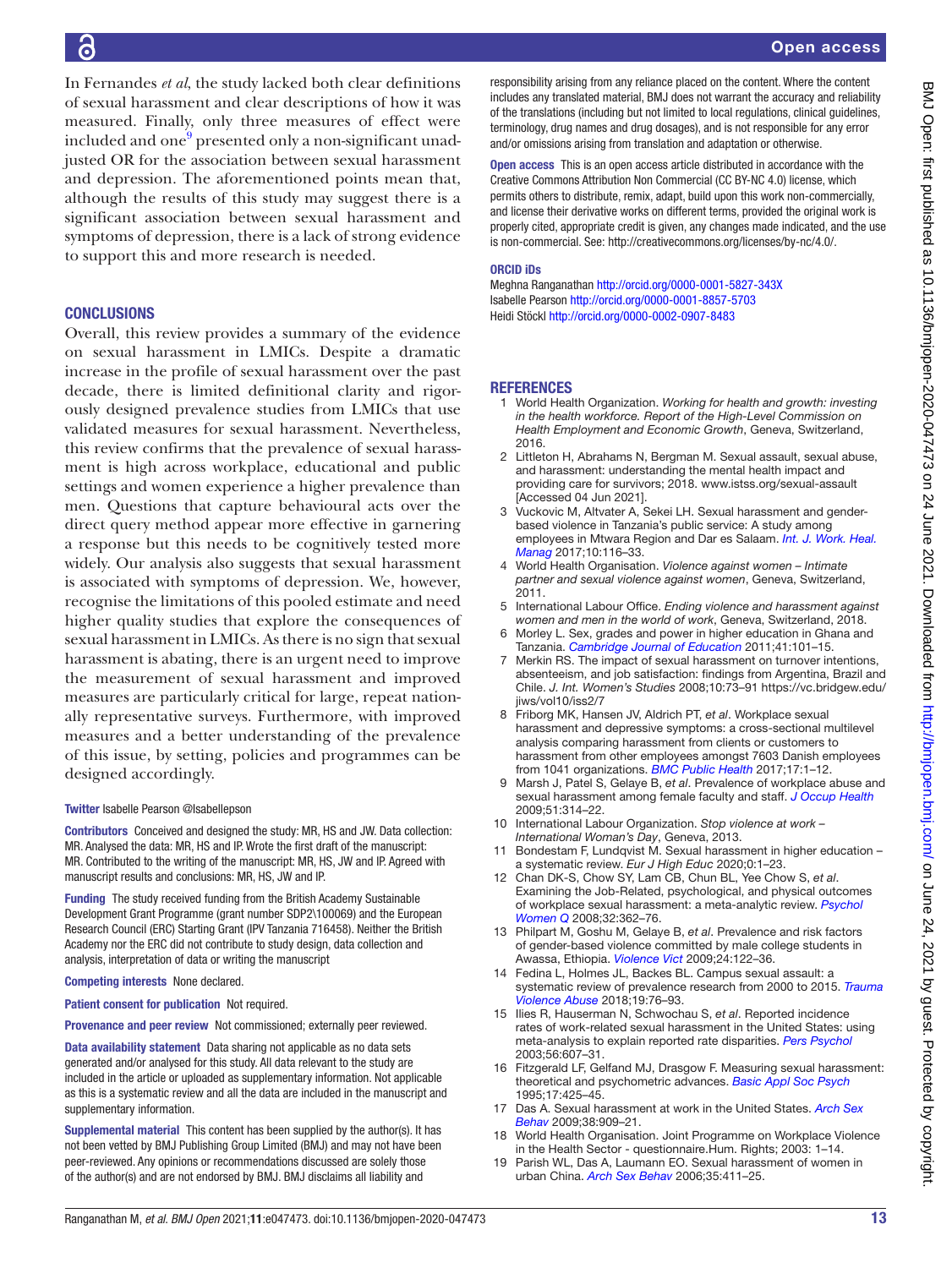- <span id="page-13-0"></span>20 The World Bank Group. World bank country and lending groups: country classification, 2021. Available: [https://datahelpdesk.](https://datahelpdesk.worldbank.org/knowledgebase/articles/906519) [worldbank.org/knowledgebase/articles/906519](https://datahelpdesk.worldbank.org/knowledgebase/articles/906519)
- <span id="page-13-1"></span>21 Adejuwon GA, Lawal AM. Perceived organisational target Selling, self-efficacy, sexual harassment and job insecurity as predictors of psychological wellbeing of bank employees in Nigeria. *Ife Psychol* 2013;21:17–29 [https://www.ajol.info/index.php/ifep/article/view/](https://www.ajol.info/index.php/ifep/article/view/91189) [91189](https://www.ajol.info/index.php/ifep/article/view/91189)
- 22 Shaffer MA, Joplin JRW, Bell MP, *et al*. Gender discrimination and Job-Related outcomes: a cross-cultural comparison of working women in the United States and China. *[J Vocat Behav](http://dx.doi.org/10.1006/jvbe.1999.1748)* 2000;57:395–427.
- 23 Salman M, Abdullah F, Saleem A. Sexual harassment at workplace and its impact on employee turnover intentions. *[BER](http://dx.doi.org/10.22547/BER/8.1.6)* 2016;8:87–102.
- 24 Oyefabi AOM, Yahuza BS. Ethical issues in knowledge, perceptions, and exposure to hospital hazards by patient relatives in a tertiary institution in North Western Nigeria. *[Niger J Clin Pract](http://dx.doi.org/10.4103/1119-3077.188705)* 2016;19:622–31.
- 25 Wasti SA, Bergman ME, Glomb TM, *et al*. Test of the cross-cultural generalizability of a model of sexual harassment. *[Journal of Applied](http://dx.doi.org/10.1037/0021-9010.85.5.766)  [Psychology](http://dx.doi.org/10.1037/0021-9010.85.5.766)* 2000;85:766–78.
- <span id="page-13-2"></span>26 Zeng L-N, Zong Q-Q, Zhang J-W, *et al*. Prevalence of sexual harassment of nurses and nursing students in China: a meta-analysis of observational studies. *[Int J Biol Sci](http://dx.doi.org/10.7150/ijbs.28144)* 2019;15:749–56.
- 27 Lu L, Dong M, Wang S-B, *et al*. Prevalence of workplace violence against health-care professionals in China: a comprehensive meta-analysis of observational surveys. *[Trauma Violence Abuse](http://dx.doi.org/10.1177/1524838018774429)* 2020;21:498–509.
- <span id="page-13-3"></span>28 Lu L, Dong M, Lok GKI, *et al*. Worldwide prevalence of sexual harassment towards nurses: a comprehensive meta-analysis of observational studies. *[J Adv Nurs](http://dx.doi.org/10.1111/jan.14296)* 2020;76:980–90.
- <span id="page-13-4"></span>29 Hoy D, Brooks P, Woolf A, *et al*. Assessing risk of bias in prevalence studies: modification of an existing tool and evidence of interrater agreement. *[J Clin Epidemiol](http://dx.doi.org/10.1016/j.jclinepi.2011.11.014)* 2012;65:934–9.
- <span id="page-13-5"></span>30 Ryan R and Cochrane Consumers and Communication Review Group. Cochrane consumers and communication review group: data synthesis and analysis, 2013. *Cochrance Consumers and Communication*. Available: <http://cccrg.cochrane.org> [Accessed 28 Sep 2020].
- <span id="page-13-8"></span>31 Akoku DA, Tihnje MA, Vukugah TA. Association between Male Customer Sexual Harassment and Depressive Symptoms among Female Bar Workers in Yaounde, Cameroon : A Cross-sectional Study. *[Am J Public Heal Res](http://dx.doi.org/10.12691/ajphr-7-2-2)* 2019;7:41–7.
- <span id="page-13-25"></span>32 Fernandes AC, Hayes RD, Patel V. Abuse and other correlates of common mental disorders in youth: a cross-sectional study in Goa, India. *[Soc Psychiatry Psychiatr Epidemiol](http://dx.doi.org/10.1007/s00127-012-0614-6)* 2013;48:515–23.
- <span id="page-13-6"></span>33 Austrian K, Muthengi E. Can economic assets increase girls' risk of sexual harassment? Evaluation results from a social, health and economic asset-building intervention for vulnerable adolescent girls in Uganda. *[Child Youth Serv Rev](http://dx.doi.org/10.1016/j.childyouth.2014.08.012)* 2014;47:168–75.
- <span id="page-13-26"></span>34 Waubert de Puiseau B, Roessel J. Exploring sexual harassment and related attitudes in Beninese high schools: a field study. *[Psychology,](http://dx.doi.org/10.1080/1068316X.2013.793336)  [Crime & Law](http://dx.doi.org/10.1080/1068316X.2013.793336)* 2013;19:707–26.
- <span id="page-13-16"></span>35 Fineran S, Bennett L, Sacco T. Peer sexual harassment and peer violence among adolescents in Johannesburg and Chicago. *[Int Soc](http://dx.doi.org/10.1177/00208728030463009)  [Work](http://dx.doi.org/10.1177/00208728030463009)* 2003;46:387–401.
- <span id="page-13-41"></span>36 Mabetha K, De Wet N. Sexual harassment in South African schools: is there an association with risky sexual behaviours? *[S Afr J CH](http://dx.doi.org/10.7196/SAJCH.2018.v12i2b.1526)* 2018;12:10–14.
- <span id="page-13-7"></span>37 Zhu H, Lyu Y, Ye Y. Workplace sexual harassment, workplace deviance, and family undermining. *[IJCHM](http://dx.doi.org/10.1108/IJCHM-11-2017-0776)* 2019;31:594–614.
- <span id="page-13-17"></span>38 Fawole OI, Ajuwon AJ, Osungbade KO. Evaluation of interventions to prevent gender‐based violence among young female apprentices in Ibadan, Nigeria. *[Health Educ](http://dx.doi.org/10.1108/09654280510595254)* 2005;105:186–203.
- <span id="page-13-9"></span>39 Koehlmoos TP, Uddin MJ, Ashraf A, *et al*. Homeless in Dhaka: violence, sexual harassment, and drug-abuse. *[J Health Popul Nutr](http://dx.doi.org/10.3329/jhpn.v27i4.3389)* 2009;27:452–61.
- <span id="page-13-10"></span>40 Puri M, Cleland J. Assessing the factors associated with sexual harassment among young female migrant workers in Nepal. *[J](http://dx.doi.org/10.1177/0886260507305524)  [Interpers Violence](http://dx.doi.org/10.1177/0886260507305524)* 2007;22:1363–81.
- <span id="page-13-11"></span>41 Norman ID, Aikins M, Binka FN. Faith-Based organizations: sexual harassment and health in Accra-Tema Metropolis. *[Sex Cult](http://dx.doi.org/10.1007/s12119-012-9141-6)* 2013;17:100–12.
- <span id="page-13-28"></span>42 Park JB, Nakata A, Swanson NG, *et al*. Organizational factors associated with work-related sleep problems in a nationally representative sample of Korean workers. *[Int Arch Occup Environ](http://dx.doi.org/10.1007/s00420-012-0759-3)  [Health](http://dx.doi.org/10.1007/s00420-012-0759-3)* 2013;86:211–22.
- <span id="page-13-35"></span>43 Zhang H, Wong WCW, Ip P, *et al*. A study of violence among Hong Kong young adults and associated substance use, risky sexual behaviors, and pregnancy. *[Violence Vict](http://dx.doi.org/10.1891/0886-6708.VV-D-13-00181)* 2016;31:985–96.
- <span id="page-13-12"></span>44 Luo TY. Sexual harassment in the Chinese workplace. attitudes toward and experiences of sexual harassment among workers in Taiwan. *[Violence Against Women](http://dx.doi.org/10.1177/1077801296002003004)* 1996;2:284–301.
- <span id="page-13-29"></span>45 Maurya MK, Agarwal M. Relationship between perceived workplace harassment, mental health status and job satisfaction of male and female civil police Constables. *[Indian J Community Psychol](http://dx.doi.org/10.1177/2156869311416827)* 2014;10:162–77.
- <span id="page-13-33"></span>46 Sahraian A, Hemyari C, Ayatollahi SM, *et al*. Workplace violence against medical students in Shiraz, Iran. *[Shiraz E Med J](http://dx.doi.org/10.17795/semj35754)* 2016;17:e35754:4–5.
- <span id="page-13-34"></span>47 Tripathi P, Tiwari R, Kamath R. Workplace violence and gender bias in Unorganized fisheries of Udupi, India. *[Int J Occup Environ Med](http://dx.doi.org/10.15171/ijoem.2016.788)* 2016;7:181–5.
- <span id="page-13-39"></span>48 Dar LK, Hasan S. Traumatic experiences and dissociation in patients with conversion disorder. *[J Pak Med Assoc](http://www.ncbi.nlm.nih.gov/pubmed/30504942)* 2018;68:1776–81.
- <span id="page-13-40"></span>49 Aina AD, Kulshrestha P. Sexual Harassment in Educational Institutions in Delhi' NCR (India): Level of Awareness, Perception and Experience. *[Sex Cult](http://dx.doi.org/10.1007/s12119-017-9455-5)* 2018;22:106–26.
- <span id="page-13-13"></span>50 Tang CS, Yik MS, Cheung FM, *et al*. Sexual harassment of Chinese college students. *[Arch Sex Behav](http://dx.doi.org/10.1007/BF02437936)* 1996;25:201–15.
- <span id="page-13-14"></span>Mayekiso TV, Bhana K. Sexual harassment: perceptions and experiences of students at the University of Transkei. *[S Afr J Psychol](http://dx.doi.org/10.1177/008124639702700405)* 1997;27:230–5.
- <span id="page-13-15"></span>52 Shumba A, Erinas A, Matina M. Sexual harassment of college students by Lecturers in Zimbabwe. *[Sex Education](http://dx.doi.org/10.1080/14681810220133613)* 2010;1811.
- <span id="page-13-18"></span>53 Obozokhai O. Sexual harassment: the experience of out-of-school teenagers in Benin City, Nigeria. *[Afr J Reprod Health](http://dx.doi.org/10.2307/3583418)* 2005;9:118–27.
- <span id="page-13-19"></span>54 Owoaje ET, Olusola-Taiwo O. Sexual harassment experiences of female graduates of Nigerian tertiary institutions. *[Int Q Community](http://dx.doi.org/10.2190/IQ.30.4.e)  [Health Educ](http://dx.doi.org/10.2190/IQ.30.4.e)* 2010;30:337–48.
- <span id="page-13-21"></span>55 Owoaje ET, Uchendu OC, Ige OK. Experiences of mistreatment among medical students in a university in South West Nigeria. *[Niger](http://dx.doi.org/10.4103/1119-3077.97321)  [J Clin Pract](http://dx.doi.org/10.4103/1119-3077.97321)* 2012;15:214–9.
- <span id="page-13-22"></span>56 Dhlomo T, Mugweni RM, Shoniwa G, *et al*. Perceived sexual harassment among female students at a Zimbabwean institution of higher learning. *[Journal of Psychology in Africa](http://dx.doi.org/10.1080/14330237.2012.10820529)* 2012;22:269–72.
- <span id="page-13-24"></span>Norman ID, Aikins M, Binka F. Traditional and Contrapower sexual harassment in public universities and professional training Institutes of Ghana. *Int J Acad Res* 2012;4:85–95 [https://www.researchgate.](https://www.researchgate.net/publication/293949498_TRADITIONAL_AND_CONTRAPOWER_SEXUAL_HARASSMENT_IN_PUBLIC_UNIVERSITIES_AND_PROFESSIONAL_TRAINING_INSTITUTES_OF_GHANA) [net/publication/293949498\\_TRADITIONAL\\_AND\\_CONTRAPOWER\\_](https://www.researchgate.net/publication/293949498_TRADITIONAL_AND_CONTRAPOWER_SEXUAL_HARASSMENT_IN_PUBLIC_UNIVERSITIES_AND_PROFESSIONAL_TRAINING_INSTITUTES_OF_GHANA) [SEXUAL\\_HARASSMENT\\_IN\\_PUBLIC\\_UNIVERSITIES\\_AND\\_](https://www.researchgate.net/publication/293949498_TRADITIONAL_AND_CONTRAPOWER_SEXUAL_HARASSMENT_IN_PUBLIC_UNIVERSITIES_AND_PROFESSIONAL_TRAINING_INSTITUTES_OF_GHANA) [PROFESSIONAL\\_TRAINING\\_INSTITUTES\\_OF\\_GHANA](https://www.researchgate.net/publication/293949498_TRADITIONAL_AND_CONTRAPOWER_SEXUAL_HARASSMENT_IN_PUBLIC_UNIVERSITIES_AND_PROFESSIONAL_TRAINING_INSTITUTES_OF_GHANA)
- <span id="page-13-27"></span>58 Norman ID, Aikins M, Binka FN. Sexual harassment in public medical schools in Ghana. *[Ghana Med J](http://www.ncbi.nlm.nih.gov/pubmed/24391228)* 2013;47:128–36.
- <span id="page-13-31"></span>59 Tobar S, Elsheshtawy E, Taha H. Harassment-related maladaptive cognitions in a sample of Mansoura university students, Egypt. *[Middle East Current Psychiatry](http://dx.doi.org/10.1097/01.XME.0000466277.08712.a6)* 2015;22:171–7.
- <span id="page-13-36"></span>60 Talboys SL, Kaur M, VanDerslice J, *et al*. What is Eve teasing? a mixed methods study of sexual harassment of young women in the rural Indian context. *[SAGE Open](http://dx.doi.org/10.1177/2158244017697168)* 2017;7:215824401769716.
- <span id="page-13-42"></span>61 Murshid KAS, Murshid NS. Adolescent exposure to and attitudes toward violence: empirical evidence from Bangladesh. *[Child Youth](http://dx.doi.org/10.1016/j.childyouth.2018.12.025)  [Serv Rev](http://dx.doi.org/10.1016/j.childyouth.2018.12.025)* 2019;98:85–95.
- <span id="page-13-43"></span>62 Saberi HR, Motalebi Kashani M, Dehdashti A. Occupational violence among female workers in an Iranian industrial area. *[Women Health](http://dx.doi.org/10.1080/03630242.2019.1593285)* 2019;59:1075–87.
- <span id="page-13-44"></span>63 Huang Z*et al*. Life and crisis: sexual harassment among Chinese college students. *[Int J Clin Exp Med](http://dx.doi.org/1940-5901/IJCEM0072606)* 2019;12:4673–84 [http://www.](http://www.ijcem.com/files/ijcem0072606.pdf) [ijcem.com/files/ijcem0072606.pdf](http://www.ijcem.com/files/ijcem0072606.pdf)
- <span id="page-13-45"></span>64 Oni HT, Tshitangano TG, Akinsola HA. Sexual harassment and victimization of students: a case study of a higher education institution in South Africa. *[Afr Health Sci](http://dx.doi.org/10.4314/ahs.v19i1.21)* 2019;19:1478–85.
- <span id="page-13-20"></span>65 Premadasa IG, Wanigasooriya NC, Thalib L, *et al*. Harassment of newly admitted undergraduates by senior students in a faculty of dentistry in Sri Lanka. *[Med Teach](http://dx.doi.org/10.3109/0142159X.2011.600358)* 2011;33:e556–63.
- <span id="page-13-23"></span>66 pp. Hutagalung F, Ishak Z. Sexual harassment: a predictor to job satisfaction and work stress among women employees. *[Procedia](http://dx.doi.org/10.1016/j.sbspro.2012.11.190)  [Soc Behav Sci](http://dx.doi.org/10.1016/j.sbspro.2012.11.190)* 2012;65:723–30.
- <span id="page-13-30"></span>67 Mamaru A, Getachew K, Mohammed Y. Prevalence of physical, verbal and nonverbal sexual harassments and their association with psychological distress among Jimma university female students: a cross-sectional study. *[Ethiop J Health Sci](http://dx.doi.org/10.4314/ejhs.v25i1.5)* 2015;25:29–38.
- <span id="page-13-32"></span>68 Kunwar LB, Kunwar BB, Thapa P, *et al*. Sexual harassment in female at working place in Dhangadhi Municipality Kailali district of Nepal. *[Ind. Jour. of Publ. Health Rese. & Develop.](http://dx.doi.org/10.5958/0976-5506.2015.00190.4)* 2015;6:18.
- <span id="page-13-37"></span>69 Xie Z, Li J, Chen Y, *et al*. The effects of patients initiated aggression on Chinese medical students' career planning. *[BMC Health Serv Res](http://dx.doi.org/10.1186/s12913-017-2810-2)* 2017;17:1–8.
- <span id="page-13-38"></span>70 Tripathi K, Borrion H, Belur J. Sexual harassment of students on public transport: an exploratory study in Lucknow, India. *[Crime Prev](http://dx.doi.org/10.1057/s41300-017-0029-0)  [Community Saf](http://dx.doi.org/10.1057/s41300-017-0029-0)* 2017;19:240–50.